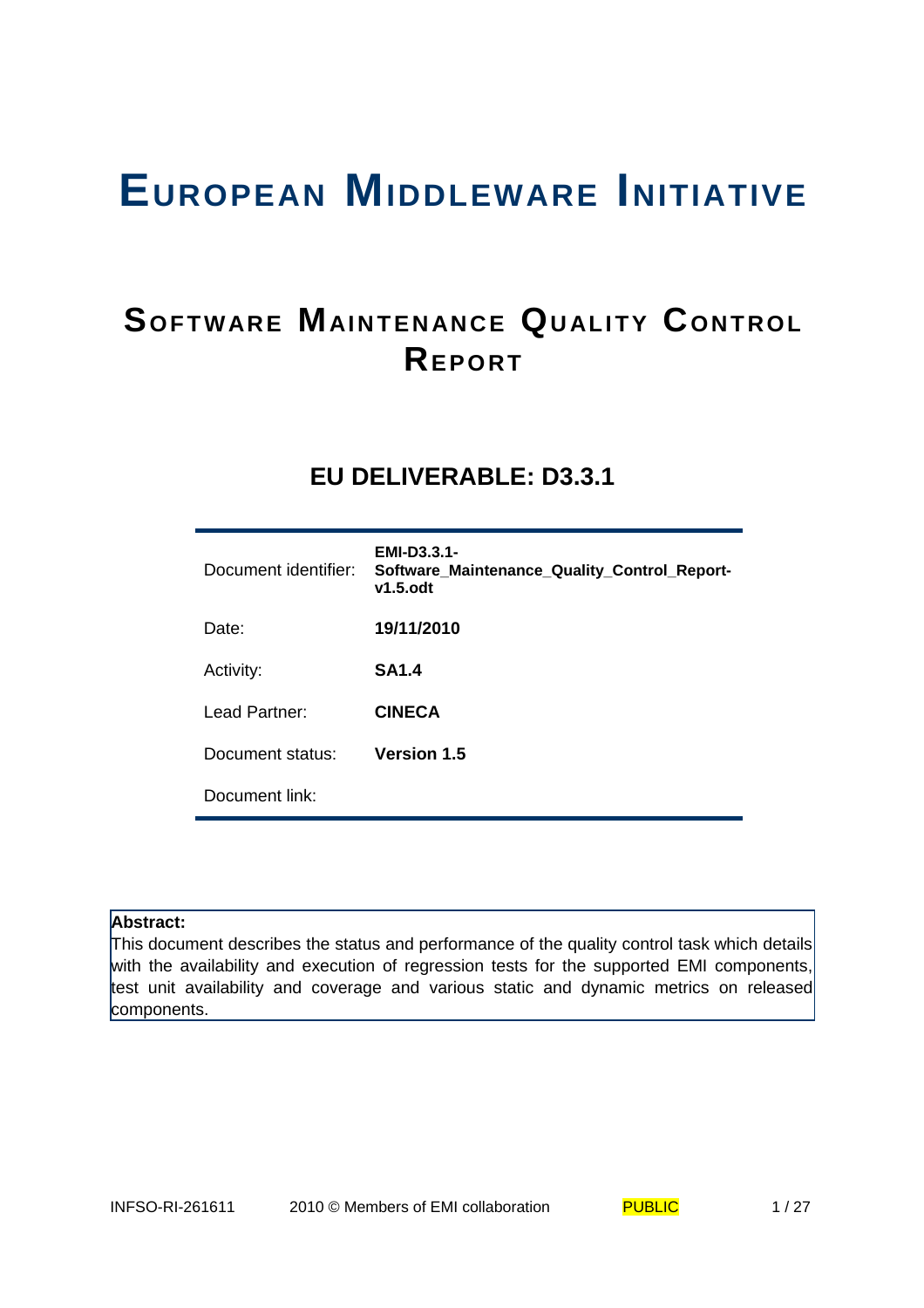*Doc. Identifier:* **EMI-D3.3.1-Software\_Maintenance\_Quality\_Control\_Report-v1.5.odt** *Date:* **19/11/2010**

#### **Copyright notice:**

Copyright (c) Members of the EMI Collaboration. 2010.

See http://www.eu-emi.eu/about/Partners/ for details on the copyright holders.

EMI ("European Middleware Initiative") is a project partially funded by the European Commission. For more information on the project, its partners and contributors please see http://www.eu-emi.eu.

This document is released under the Open Access license. You are permitted to copy and distribute verbatim copies of this document containing this copyright notice, but modifying this document is not allowed. You are permitted to copy this document in whole or in part into other documents if you attach the following reference to the copied elements: "Copyright (C) 2010. Members of the EMI Collaboration. http://www.eu-emi.eu ".

The information contained in this document represents the views of EMI as of the date they are published. EMI does not guarantee that any information contained herein is error-free, or up to date.

EMI MAKES NO WARRANTIES, EXPRESS, IMPLIED, OR STATUTORY, BY PUBLISHING THIS DOCUMENT.

EMI RI-261611 © Members of the EMI collaboration PUBLIC 2/27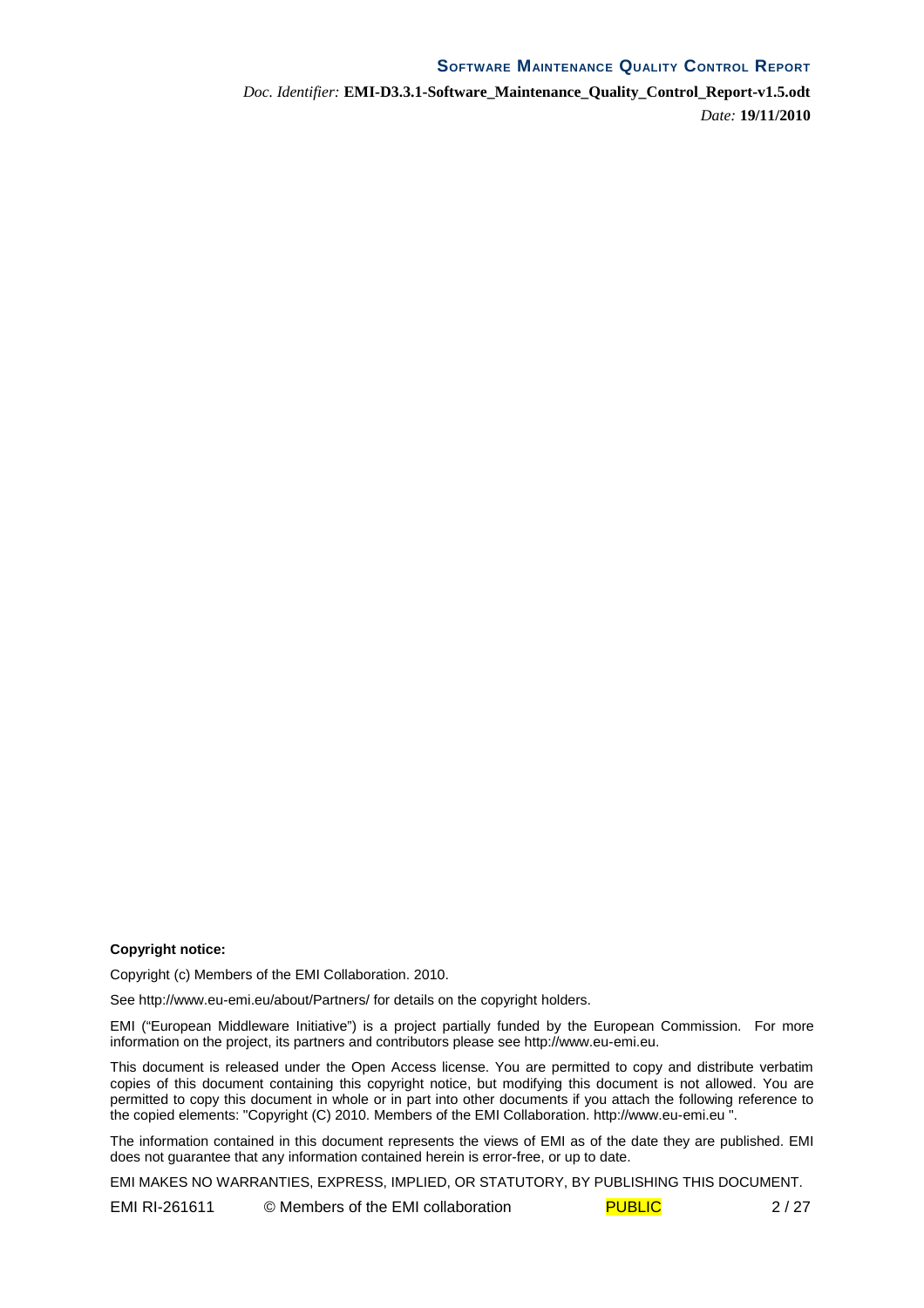# **Delivery Slip**

|                    | <b>Name</b>                               | <b>Partner /</b><br><b>Activity</b> | Date       | <b>Signature</b> |
|--------------------|-------------------------------------------|-------------------------------------|------------|------------------|
| From               | Giuseppe Fiameni                          | CINECA/SA1.4                        | 09/24/2010 |                  |
| <b>Reviewed by</b> | Maria Alandes<br>Pradillo/Shiraz<br>Memon |                                     |            |                  |
| <b>Approved by</b> |                                           |                                     |            |                  |

# **Document Log**

| Issue          | Date       | <b>Comment</b>                                       | <b>Author / Partner</b>    |
|----------------|------------|------------------------------------------------------|----------------------------|
| 1              | 09/24/2010 | First draft                                          | Giuseppe<br>Fiameni/CINECA |
| 2              | 10/21/2010 | First release                                        | Giuseppe<br>Fiameni/CINECA |
| 3              | 10/26/2010 | Release 1.4                                          | Giuseppe<br>Fiameni/CINECA |
| $\overline{4}$ | 17/11/10   | Release 1.5<br>Changes according to official reviews | Giuseppe<br>Fiameni/CINECA |

# **Document Change Record**

| <b>Issue</b>   | Item | <b>Reason for Change</b> |
|----------------|------|--------------------------|
| 1              |      |                          |
| $\overline{2}$ |      |                          |
| 3              |      |                          |
|                |      |                          |
|                |      |                          |
|                |      |                          |
|                |      |                          |
|                |      |                          |
|                |      |                          |

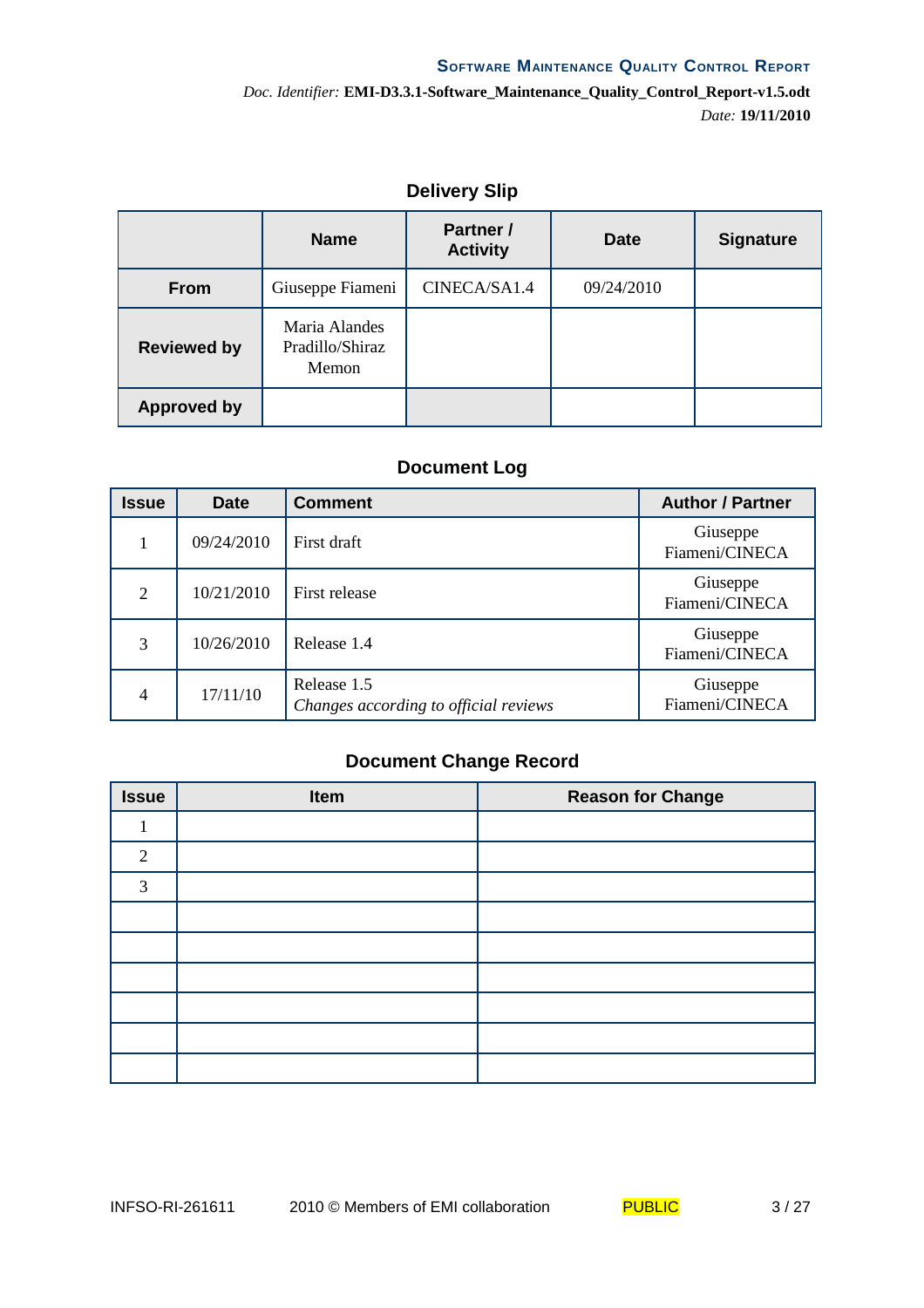# **TABLE OF CONTENTS**

# **Table of Contents**

| Input 13 |  |
|----------|--|
|          |  |
|          |  |
|          |  |
|          |  |
|          |  |
|          |  |
|          |  |
|          |  |
| Input 24 |  |
|          |  |
|          |  |
|          |  |
|          |  |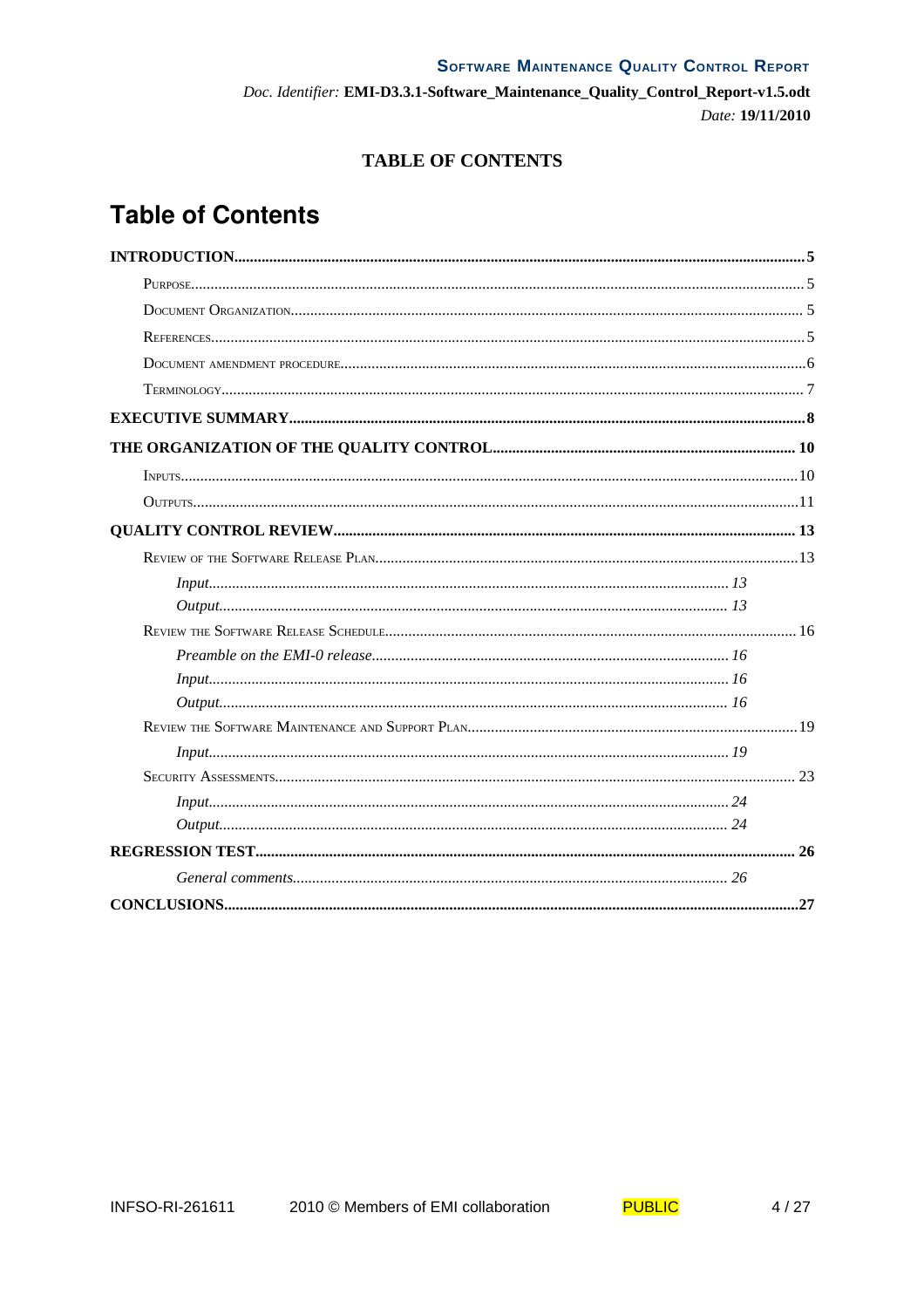# **1. INTRODUCTION**

## **1.1. PURPOSE**

Quality Control (QC) verifies the application of Quality Assurance (QA) processes and procedures and, through the execution of periodic reviews, reports and measures the status and performance of the SA1 work respectively. This Quality Control report is meant to provide an aggregated view of quality inspection results and performance measurements, and to highlight which changes are necessary to correct anomaly or nonconformity discovered during the control process. The change requests are submitted to the OA that, on the base of project's priorities, determines which can be approved and then applied, which require further evaluations and which are simply discarded.

## **1.2. DOCUMENT ORGANIZATION**

The document is organized as follows:

- Chapter 1 and 2 are the Introduction and the Executive Summary respectively;
- Chapter 3 presents the organization of the Quality Control activity and the interaction with the Quality Assurance;
- Chapter 4 reports the results of the Quality Review scheduled for PM6;
- Chapter 5 describes the status of the Regression Tests;
- Chapter 6 reports the conclusions of the work.

## **1.3. REFERENCES**

| $R1$            | <b>Quality Assurance Plan, https://twiki.cern.ch/twiki/bin/view/EMI/DeliverableDSA21</b>                                              |
|-----------------|---------------------------------------------------------------------------------------------------------------------------------------|
| R <sub>2</sub>  | <b>Quality Assurance Metrics</b> , https://twiki.cern.ch/twiki/bin/view/EMI/TSA23                                                     |
| R3              | <b>Quality Assurance Wiki Page, https://twiki.cern.ch/twiki/bin/view/EMI/SQAP</b>                                                     |
| R <sub>4</sub>  | <b>Software Release Schedule,</b>                                                                                                     |
| R <sub>5</sub>  | <b>Software Release Plan, https://twiki.cern.ch/twiki/bin/view/EMI/DeliverableDSA12</b>                                               |
| R <sub>6</sub>  | <b>Software Maintenance and Support Plan,</b><br>https://twiki.cern.ch/twiki/bin/view/EMI/DeliverableDSA11                            |
| R7              | <b>Technical Development Plan,</b><br>https://twiki.cern.ch/twiki/bin/view/EMI/DeliverableDNA131                                      |
| R <sub>8</sub>  | <b>Release Management Wiki Page, https://twiki.cern.ch/twiki/bin/view/EMI/TSA13</b>                                                   |
| R9              | <b>Configuration and Integration guidelines,</b><br>https://twiki.cern.ch/twiki/bin/view/EMI/EmiSa2ConfigurationIntegrationGuidelines |
| <b>R10</b>      | Certification and testing guidelines,                                                                                                 |
| INFSO-RI-261611 | <b>PUBLIC</b><br>2010 © Members of EMI collaboration<br>5/27                                                                          |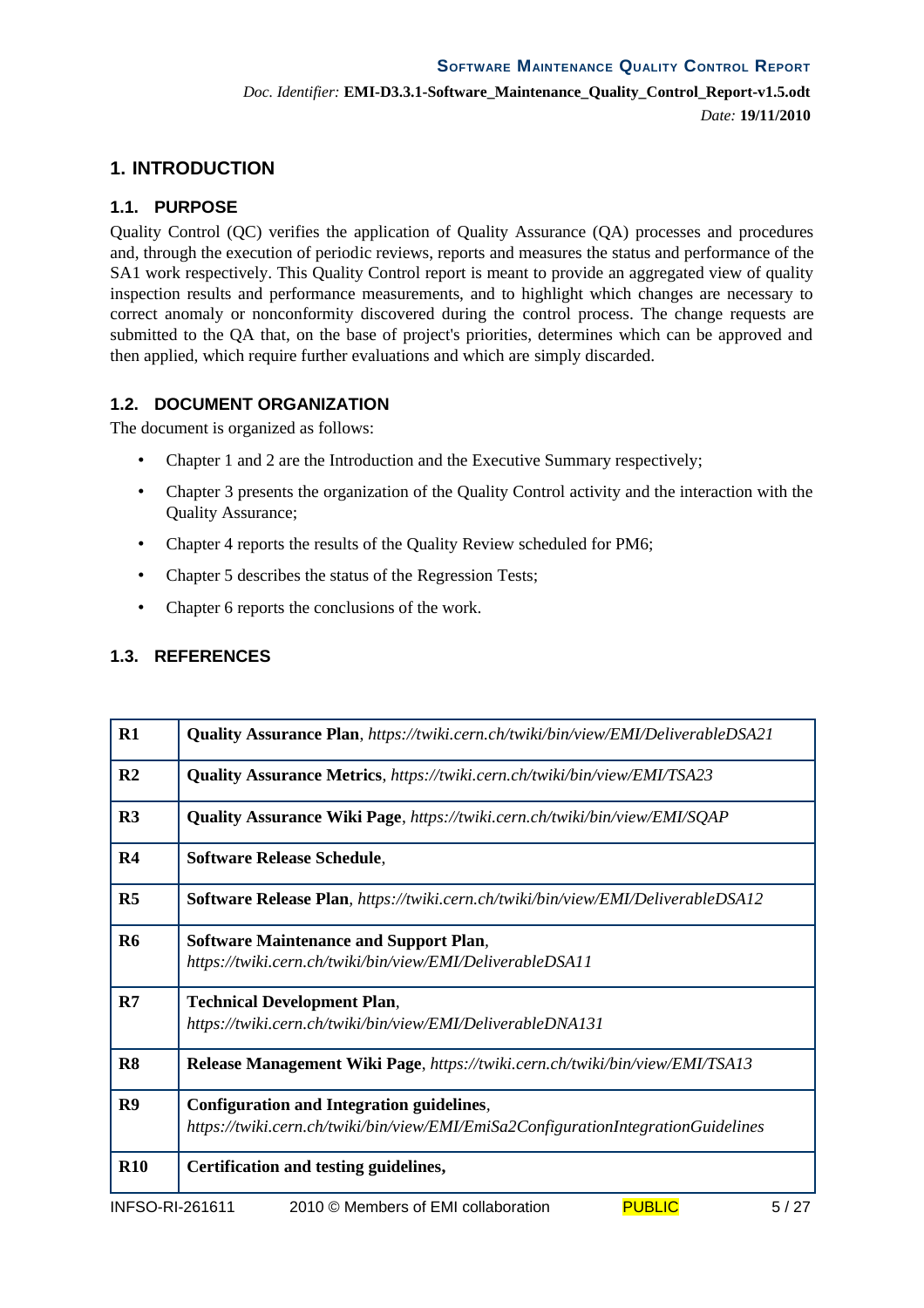## *Doc. Identifier:* **EMI-D3.3.1-Software\_Maintenance\_Quality\_Control\_Report-v1.5.odt** *Date:* **19/11/2010**

|                 | https://twiki.cern.ch/twiki/bin/view/EMI/EmiSa2CertTestGuidelines                                                                                                                           |
|-----------------|---------------------------------------------------------------------------------------------------------------------------------------------------------------------------------------------|
| <b>R11</b>      | Change management guidelines,<br>https://twiki.cern.ch/twiki/bin/view/EMI/EmiSa2ChangeManagementGuidelines                                                                                  |
| <b>R12</b>      | <b>DSA2.2.1 - QA Tools Documentation,</b><br>https://twiki.cern.ch/twiki/bin/edit/EMI/DeliverableDSA221?<br>$to picparent=EMI. EmiDeliverables; nowysiwyg=1$                                |
| <b>R13</b>      | <b>Certification report Template,</b><br>https://twiki.cern.ch/twiki/bin/edit/EMI/EMICertificationReportTemplate                                                                            |
| <b>R14</b>      | <b>Software Verification and Validation Template,</b><br>https://twiki.cern.ch/twiki/bin/view/EMI/SoftwareVerAndValTemplate                                                                 |
| R15             | <b>Quality Control Report PM6</b> , https://twiki.cern.ch/twiki/bin/view/EMI/SA1QCPM6                                                                                                       |
| <b>R16</b>      | <b>Software Quality Assurance Plan Documentation,</b><br>https://twiki.cern.ch/twiki/bin/view/EMI/SOAP#SOAP_Documentation                                                                   |
| <b>R17</b>      | Firs Principles Vulnerability Assessment, http://www.cs.wisc.edu/mist/VA.pdf                                                                                                                |
| <b>R18</b>      | <b>Review of the Software Release Plan,</b><br>https://twiki.cern.ch/twiki/bin/view/EMI/SA1QCRSRP                                                                                           |
| <b>R19</b>      | <b>Review of the Software Release Schedule,</b><br>https://twiki.cern.ch/twiki/bin/view/EMI/SA1QCRSRS                                                                                       |
| R20             | Review of the Software Maintenance and Support Plan,<br>https://twiki.cern.ch/twiki/bin/view/EMI/SA1QCRSMSP                                                                                 |
| <b>R21</b>      | <b>Review of the Security Assessments,</b><br>https://twiki.cern.ch/twiki/bin/view/EMI/SA1QCRSA                                                                                             |
| R <sub>22</sub> | Consejo Superior de Investigaciones Cientificas, http://www.csic.es                                                                                                                         |
| <b>R23</b>      | First principles vulnerability assessment, Proceedings of the 2010 ACM workshop on<br>Cloud computing security workshop, James A. Kupsch, Barton P. Miller, Elisa Heymann,<br>Eduardo César |

# **1.4. DOCUMENT AMENDMENT PROCEDURE**

This document can be amended by the authors further to any feedback from other teams or people. Minor changes, such as spelling corrections, content formatting or minor text re-organisation not affecting the content and meaning of the document can be applied by the authors without peer review. Other changes must be submitted to peer review and to the EMI PEB for approval.

When the document is modified for any reason, its version number shall be incremented accordingly. The document version number shall follow the standard EMI conventions for document versioning.

INFSO-RI-261611 2010 © Members of EMI collaboration  $PUBLIC$  6/27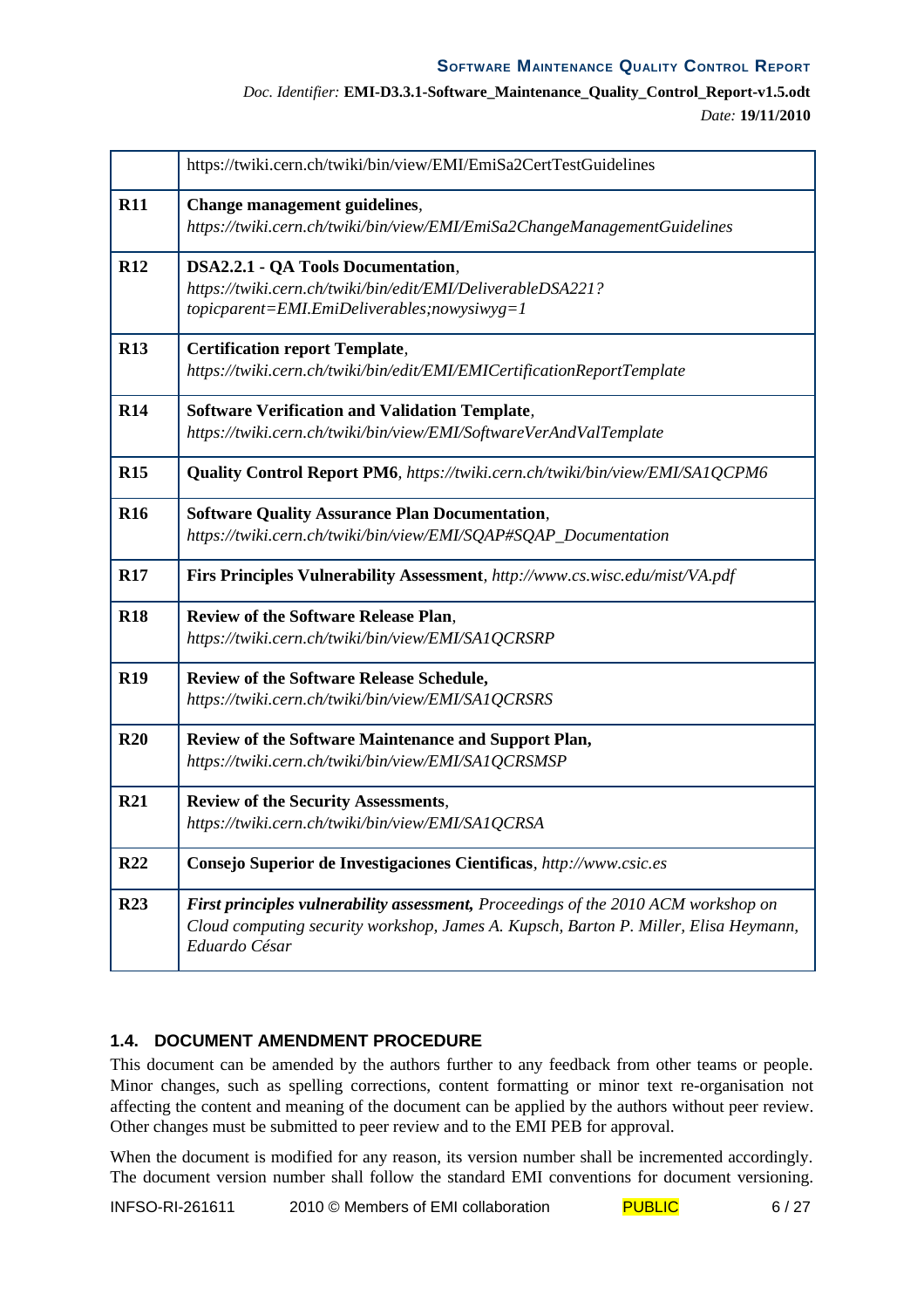The document shall be maintained in the CERN CDS repository and be made accessible through the OpenAIRE portal.

## **1.5. TERMINOLOGY**

| <b>ABI</b>   | <b>Application Binary Interface</b>                                    |
|--------------|------------------------------------------------------------------------|
| <b>API</b>   | <b>Application Programming Interface</b>                               |
| <b>CDS</b>   | <b>CERN Document Server</b>                                            |
| <b>CSIC</b>  | Consejo Superior de Investigaciones Científicas                        |
| <b>DCI</b>   | Distributed Computing Infrastructure                                   |
| <b>DMSU</b>  | Deployed Middleware Support Unit                                       |
| <b>EGI</b>   | European Grid Infrastructure                                           |
| <b>EMT</b>   | <b>Engineering Management Team</b>                                     |
| <b>ETICS</b> | eInfrastructure for Testing, Integration and Configuration of Software |
| <b>FPVA</b>  | <b>First Principles Vulnerability Assessment</b>                       |
| <b>GGUS</b>  | Global Grid User Support                                               |
| <b>ITIL</b>  | IT Infrastructure Library                                              |
| <b>KPI</b>   | Key Performance Indicator                                              |
| <b>kSLOC</b> | Kilo Source Lines Of Code                                              |
| <b>MCB</b>   | Middleware Coordination Board                                          |
| <b>NGI</b>   | National Grid Initiative                                               |
| <b>PEB</b>   | Project Executive Board                                                |
| <b>PTB</b>   | Project Technical Board                                                |
| QA           | <b>Quality Assurance</b>                                               |
| QC           | <b>Quality Control</b>                                                 |
| <b>RfC</b>   | Request for Change                                                     |
| <b>SLA</b>   | Service Level Agreement                                                |
| <b>SQAP</b>  | Software Quality Assurance Plan                                        |
| <b>SU</b>    | <b>Support Unit</b>                                                    |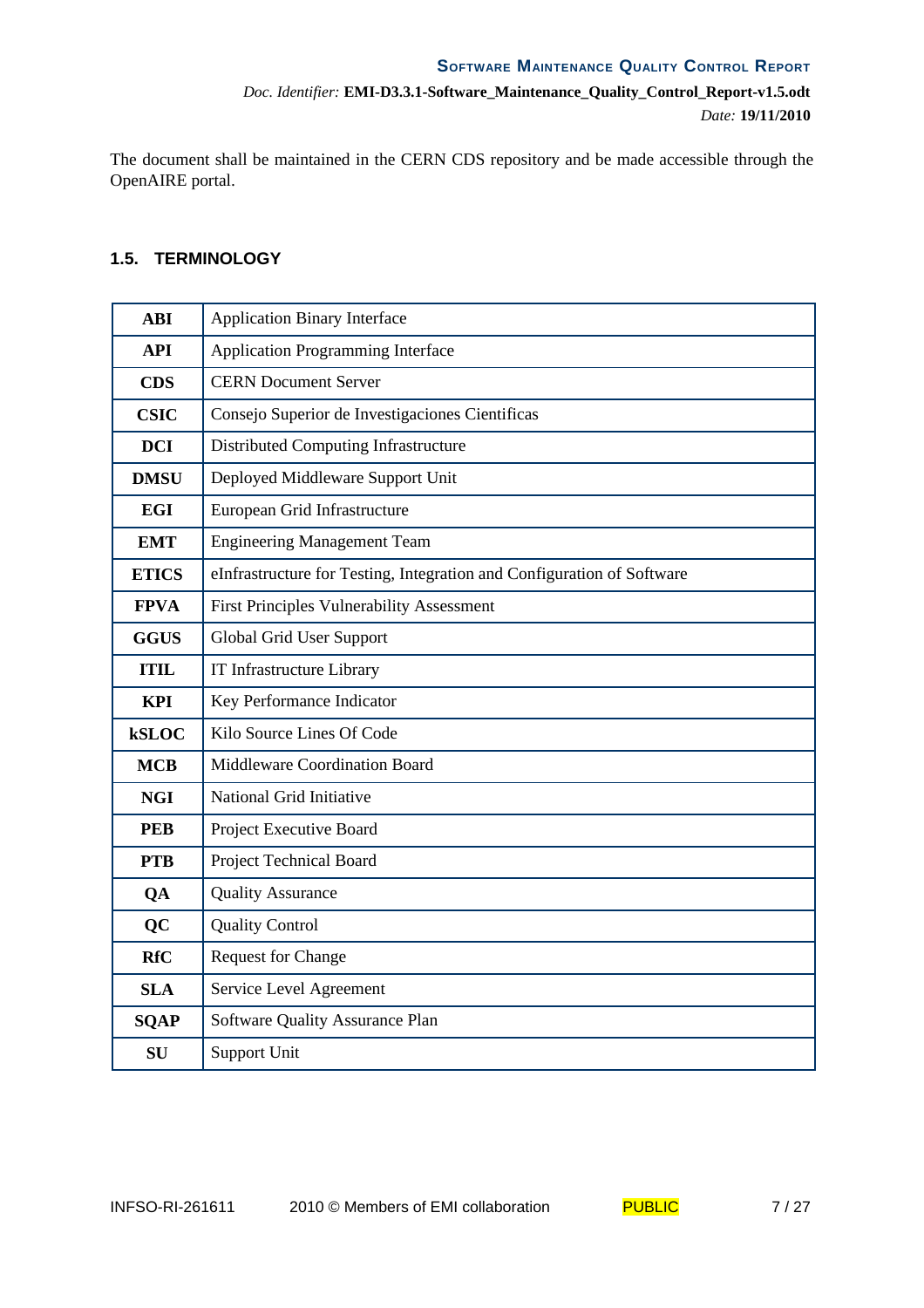# **2. EXECUTIVE SUMMARY**

Performing Quality Control is an activity specifically concerned with the monitoring of work results to see whether they comply with the quality standards set out in the SQAP (Software Quality Assurance Plan) defined in SA2 [R1]. Operating throughout the project, its aim is to identify unacceptable or non-conformable results and to inform the QA (Quality Assurance) about their existence so that corrective actions can be undertaken to eliminate, or mitigate, negative impacts on project's outcomes. Basically, all EMI components need to satisfy well-defined quality standards before being included in a stable EMI distribution. The adoption of quality standards must be sufficient to guarantee, to a high degree of confidence, that all EMI materials (software components, documentation, etcetera) meet the requirements, in term of quality parameters, set by EMI customers.

The QC in SA1 is responsible to carry out the following two major activities

- **perform periodic reviews** that, scheduled every three months, aim to constantly control the performance of the team and collect measurements for evaluating quality metrics with the use of control tools, such as check lists, control lists and metrics set out in the SQAP. Further information about the scheduled quality reviews can be found at [R15];
- **elaborate project deliverables** to summarize and further investigate the results of periodic reviews with the objective to point out any non-conformity or deviation from quality standards that might became defects in the future.

Besides the execution of quality controls, the QC task also deals with two further activities: a) the security assessment of EMI components; b) the verification that no regression is introduced in software code when changes are applied.

The goal of the Security Assessment activity, which is carried on with the collaboration of CSIC (*Consejo Superior de Investigaciones Cientificas*) [R21], is to ensure and verify that security controls and best practises are introduced and respected during the design and implementation of EMI components. The SQAP requires the creation of a specific plan to describe how the assessment is conducted and, to enforce the importance of developing secure code, defines a quality review to control that all the analysis set in the plan have been carried out and that any critical vulnerability or security problem reported to developers. The plan, which has not been released yet, will found its basis on the FPVA approach (First Principles Vulnerability Assessment) [R22]. FPVA allows to evaluate the security of a system in depth and has shown to be effective in several real systems, finding many serious vulnerabilities. Many of these vulnerabilities reflect common serious mistakes made in distributed services, such as Grid Middlewares. These mistakes include erroneous or changeable configuration files, injection attacks and race conditions. Although the security assessment plan has not been released yet, the assessment of some EMI components (i.e. Argus and gLExec) is already in progress and preliminary results will be delivered soon.

It the following the outcomes of quality controls performed at PM6 are reported, including the results of quality checks, the list of quality nonconformities arose during the control process and the changes requested to QA to help improving the quality of the project.

Before delving into details, it is important to underline that at the time of writing (PM6) since no official EMI releases have been released yet, it has been impossible to collect and perform real INFSO-RI-261611 2010 © Members of EMI collaboration PUBLIC  $\overline{P}$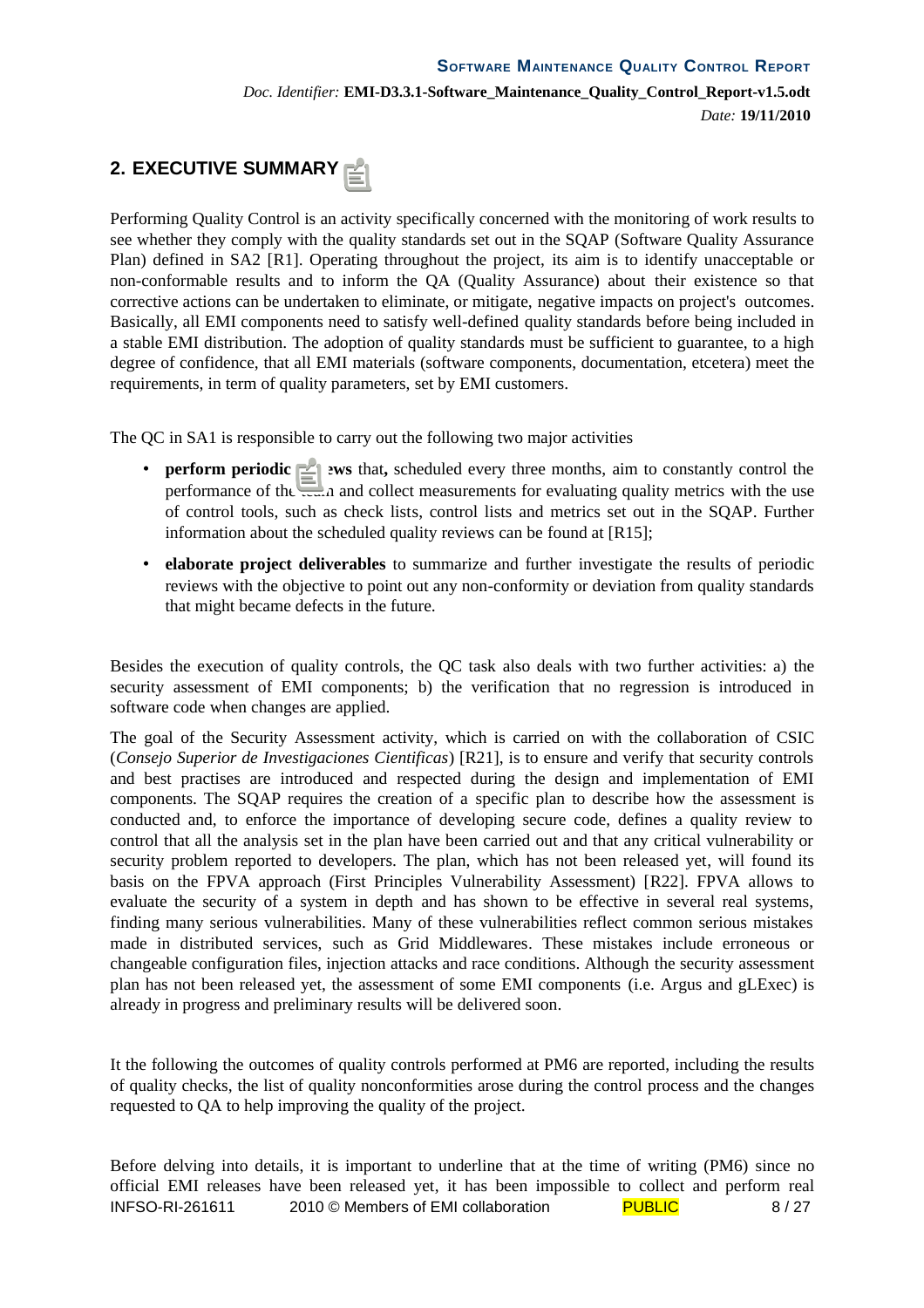measurements and checks. Nevertheless, the quality controls have been executed anyway and where possible, real values collected and analysed. The nonconformities and the change requests reported in the following paragraphs are intended to be effective and for each of them a response, according to the change management procedure defined in the SQAP, is expected. The change requests, either corrective or preventive, can contribute to the improvement of project quality and should be recorded in the project's documentation to ensure their traceability.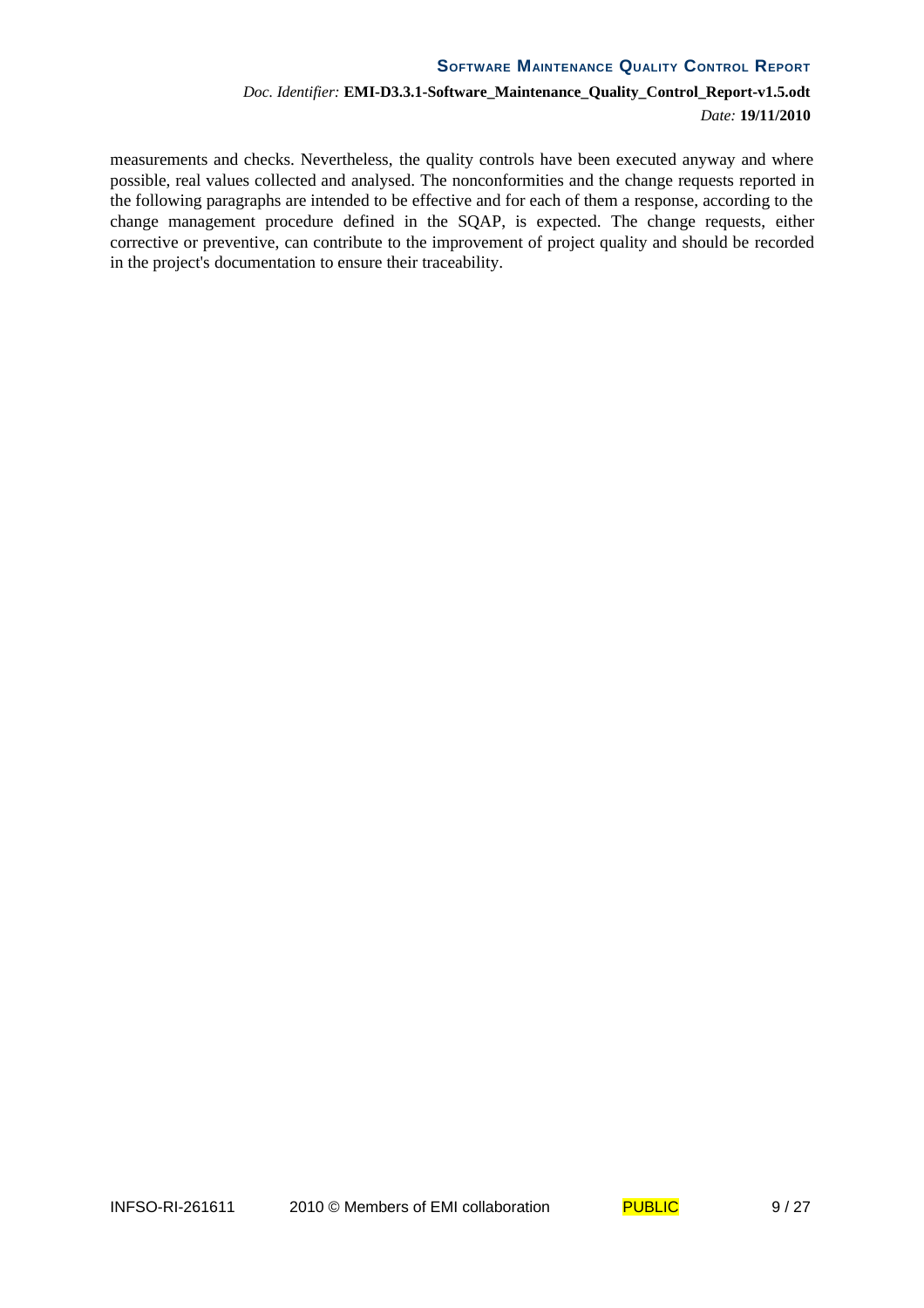# **3. THE ORGANIZATION OF THE QUALITY CONTROL**

The diagram below (Figure 1) describes how the QC and the QA interact and in which way the information flows between them.



**Figure 1: Quality Control Information flow**

## **3.1. INPUTS**

This paragraph presents the list of the information items that the QC receives as input and that are fundamental for the execution of reviews.

## **Quality Assurance Plan**

The SQAP specifies the procedures, the metrics and the manner in which the EMI project is to achieve its quality goals in terms of software development.

## **Quality Checklists**

A check-list is a structured tool used to verify whether the required steps in a process have been met. As each step is completed, it is checked off the list. In accordance to the SQAP, the input checklists for the QC in SA1 are:

- Review of the Software Release Plan
- Review the Software Release Schedule
- Review the Software Maintenance and Support Plan
- Security Assessments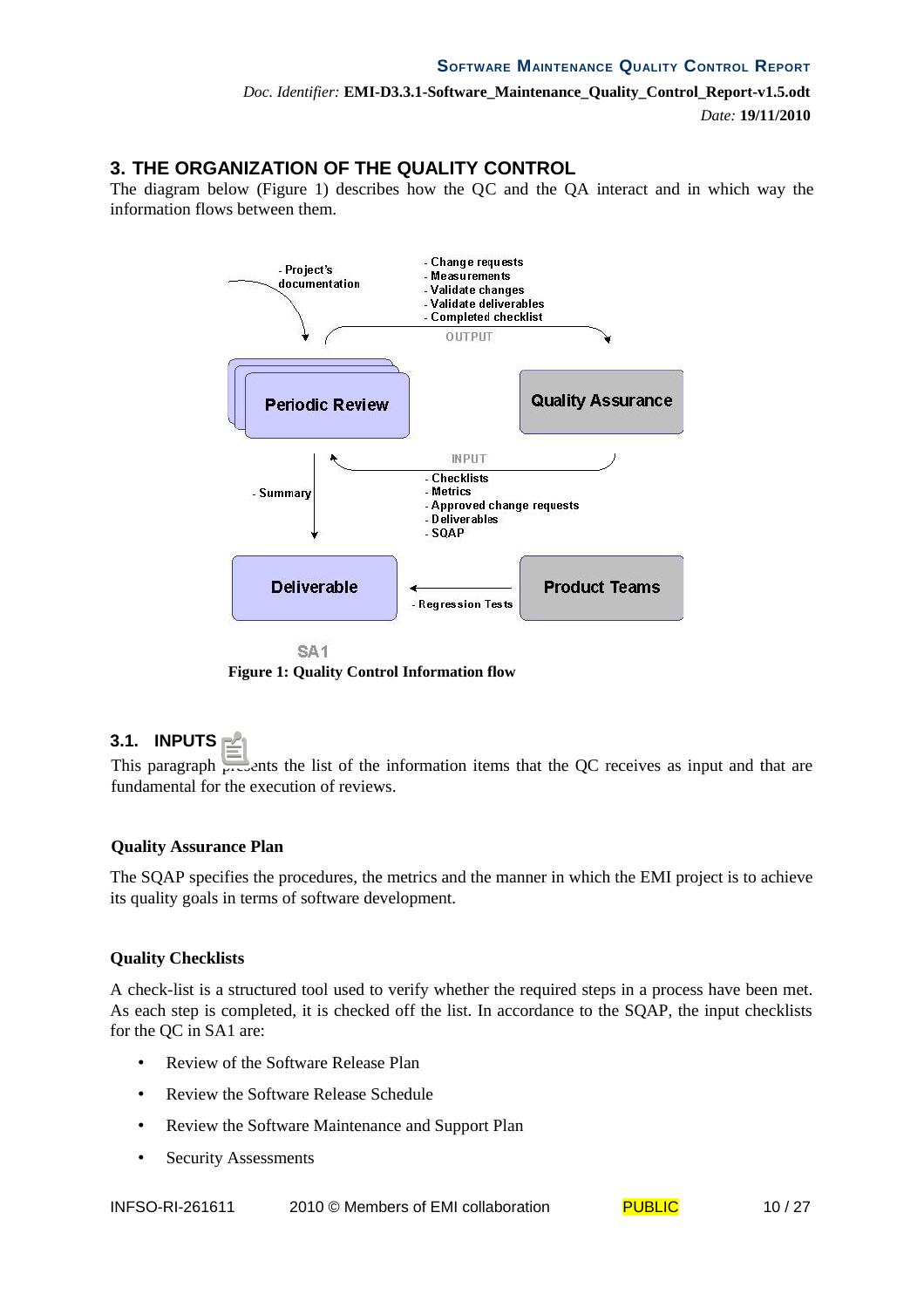#### **Quality Metrics**

A quality metric is an operational definition that describes, in very specific terms, a project or product attribute and how the QC process will measure it.

The metrics defined for the QC in SA1 are:

- Review of the Software Release Plan
	- *No metric defined for this review*
- Review the Software Release Schedule
	- *Delay on the release schedule (ID: DELAYONTHERELEASE)*
- Review the Software Maintenance and Support Plan
	- *Total user incidents per user month (ID: TOTALUSERINCIDENTS)*
	- *Training and support incident per user month. (ID: TRAININGSUPPORTINCIDENTS)*
	- *Average time to deal with an incident at the 3rd level of user support (ID: AVERAGETIMEFORUSERINCIDENTS)*
- Security Assessments
	- *No metric defined for this review*

#### **Approved change requests**

An approved change request refers to a change request that has been submitted by the QC during a previous review, has been reviewed by the QA and has been authorized to be applied. The list of approved change requests is provided as input to verify that their implementation is correct and satisfies the quality standards Approved change requests can include modifications to the work methods or to the schedule and come as a result of the change management process led by the PEB.

Currently, there are no previous approved changes that need to be verified.

#### **Deliverables**

This is the list of deliverables (i.e. documents, products) that the QC verifies

#### **3.2. OUTPUTS**

This paragraph presents the list of the information items that the QC returns to the QA for further elaboration.

#### **Change Requests**

This is the list of recommended corrective or preventive actions for preventing future defects in procedures or products.

#### **Measurements**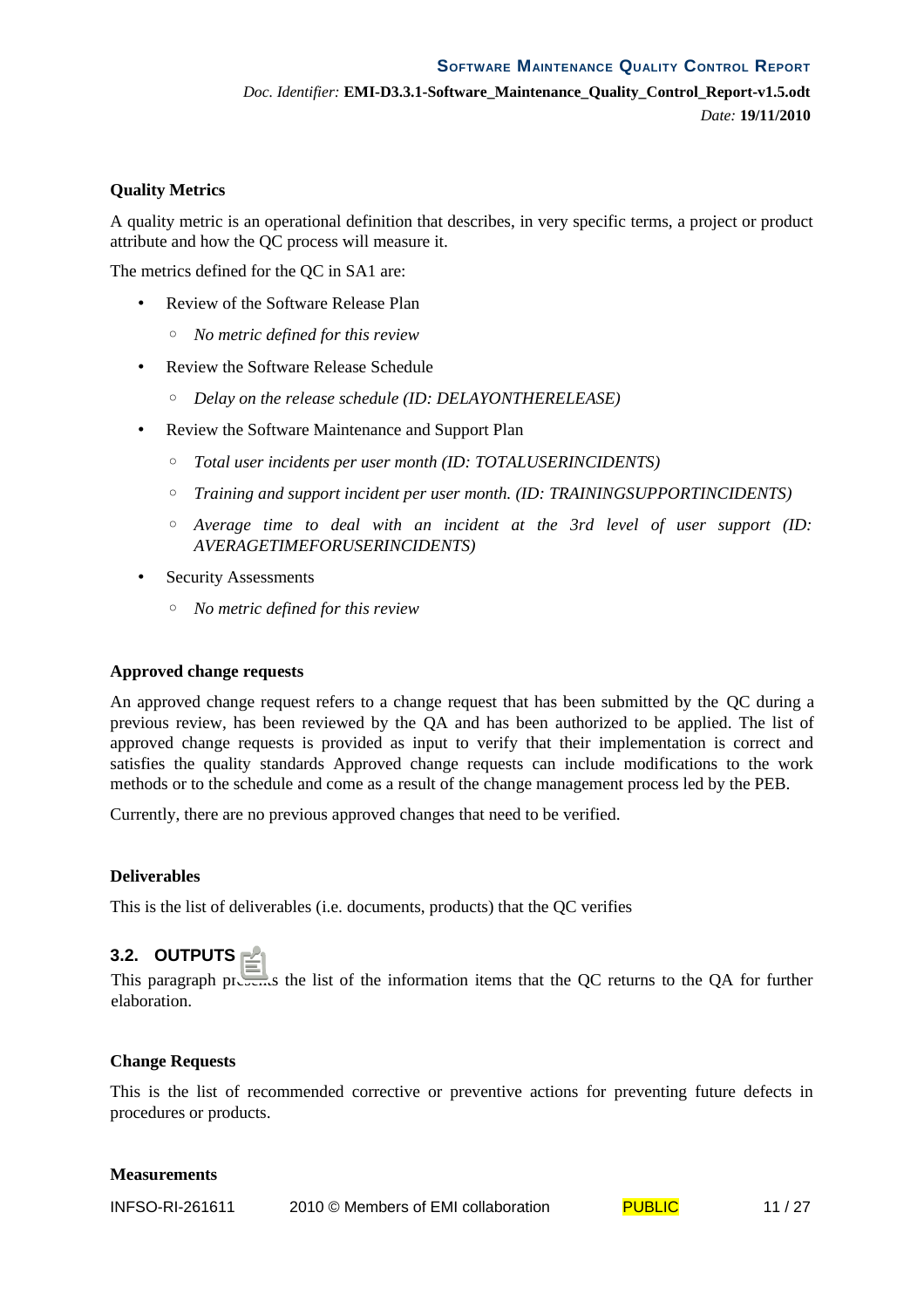Quality control measurements are the documented results for the associated metrics.

#### **Validated changes**

Validated changes are results of approved changes, defect repairs, or variances that have been inspected and corrected. Any changed or repaired procedures or products are once again verified and will be either accepted or rejected before the final decision is provided.

#### **Validated deliverable**

Validated deliverables are the verified deliverables which have been through the QC process. A deliverables is a verifiable product or service that are produced and provided by the project work.

#### **Completed checklists**

Completed checklists are output of the QC activity and become part of the project's documentation.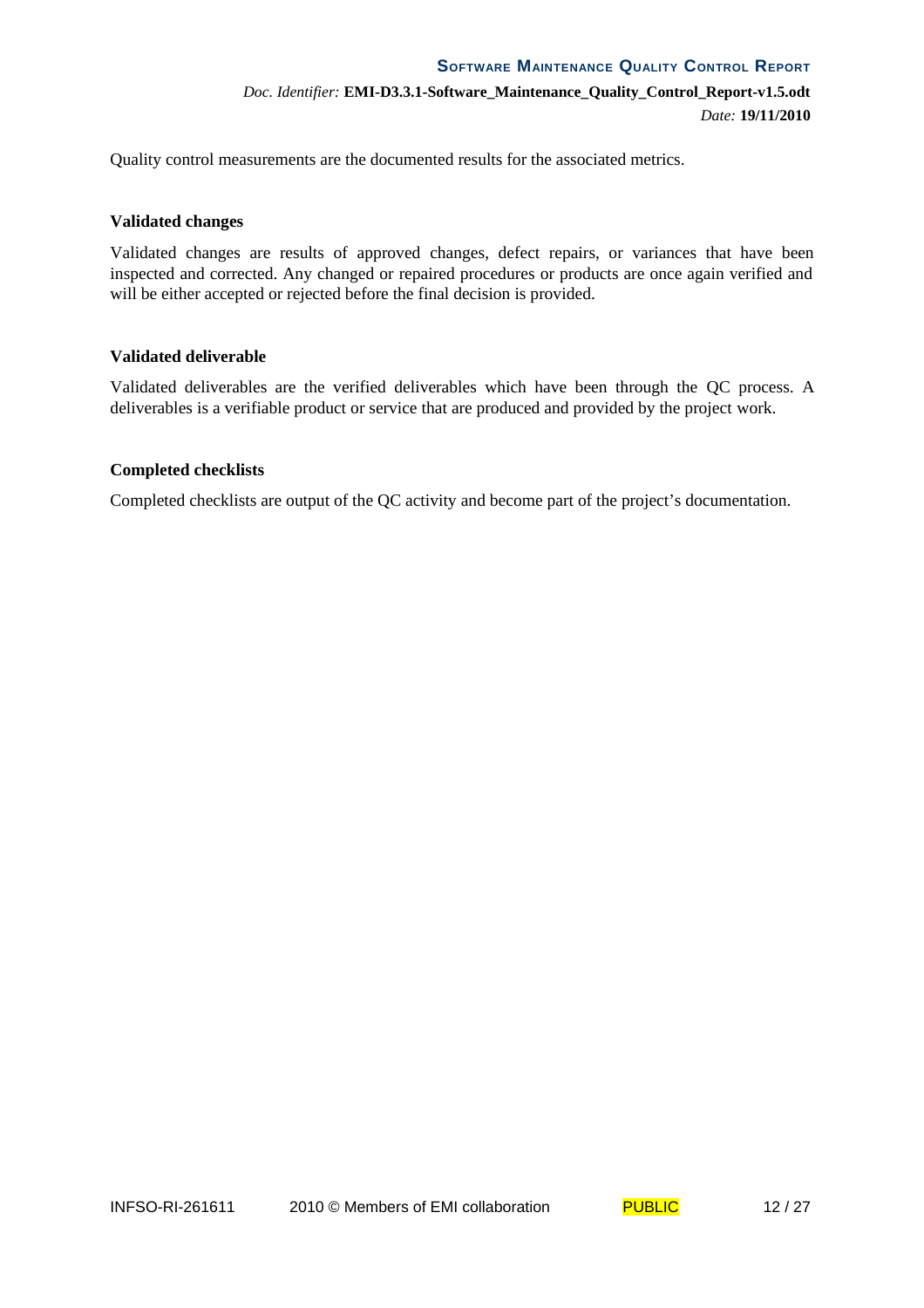# **4. QUALITY CONTROL REVIEW**

According to the schedule defined in the SQAP, this QC review refers to PM6 and it is the first performed within the SA1. In the following, the outcomes for each planned review are presented, including the information received as input and that returned as output.

# **4.1. REVIEW OF THE SOFTWARE RELEASE PLAN**

The aim of the *Review of the Software Release Plan* [R18] is to check that the software release plan is up to date and that it fully describes the actual release process.

At the time of writing, the Software Release Plan has not been released yet. Its unavailability has caused all the related checks to fail culminating in a non-conformity problem.

# **4.1.1 Input**

## **Checklists**

• *Checklist for the Review of the Software Release Plan [R18] .*

## **Metrics**

• *No metrics defined for this review.*

## **Approved change requests**

• *No previous approved changes defined for this review.*

## **Deliverables**

• *Software Release Plan [R5].*

# **4.1.2 Output**

## **Completed Checklist**

| <b>Check</b><br><b>Number</b> | <b>Question</b>                                                                                                              | $Re-$<br>sponse |
|-------------------------------|------------------------------------------------------------------------------------------------------------------------------|-----------------|
|                               | Does the list of supported platforms correspond to the actual set of platforms on which<br>software components are released? | N.A.            |
|                               | see Software Release Plan [R5]                                                                                               |                 |
| 2                             | Is the installation of external dependencies well documented?                                                                | N.A.            |
|                               | see Software Release Plan [R5]                                                                                               |                 |
| З                             | Are instructions to build the software up to date?                                                                           | N.A.            |
|                               | see Software Release Plan [R5]                                                                                               |                 |
| 4                             | Is the list of supported delivery software formats up to date (source and binary packages,<br>tarball, package lists, etc)?  | N.A.            |
|                               | see Software Release Plan [R5]                                                                                               |                 |
| INIECO DI 901011              | $D$ $D$<br>$2010 \odot M$ combarged $FML$ colleboration                                                                      |                 |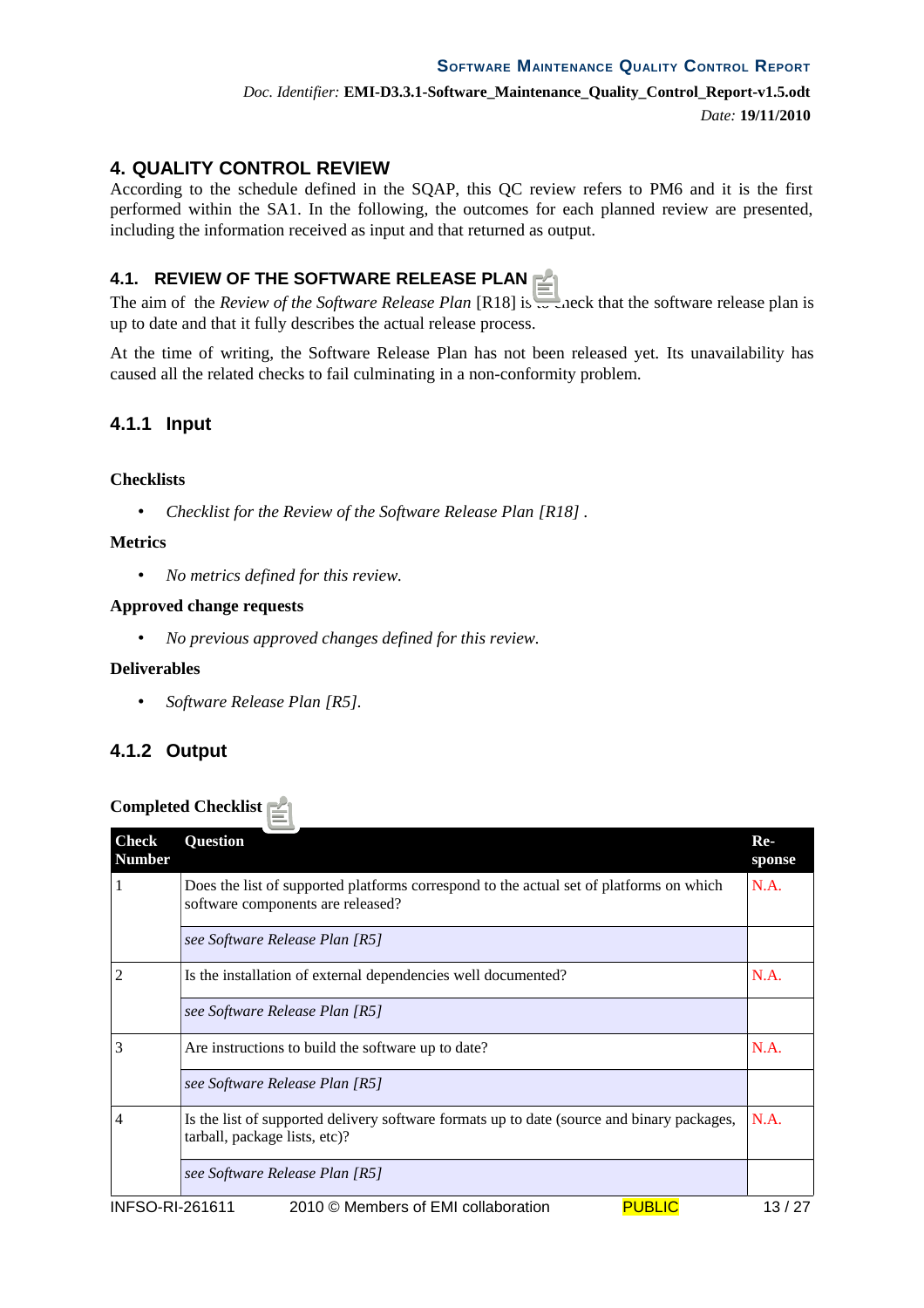| Doc. Identifier: EMI-D3.3.1-Software_Maintenance_Quality_Control_Report-v1.5.odt |  |                  |
|----------------------------------------------------------------------------------|--|------------------|
|                                                                                  |  | Date: 19/11/2010 |

| 5 | Is the description of the process on how to handle changes up to date?                                                                                           | N.A. |
|---|------------------------------------------------------------------------------------------------------------------------------------------------------------------|------|
|   | see Software Release Plan [R5]                                                                                                                                   |      |
| 6 | Are the communication channels published with updated information?                                                                                               | N.A. |
|   | see Software Release Plan [R5]                                                                                                                                   |      |
|   | Is the process on how to deliver software to the Production Infrastructures up to date and<br>it's aligned to what the Production Infrastructures are expecting? | N.A. |
|   | see Software Release Plan [R5]                                                                                                                                   |      |

**Table 1: Review of the Software Release Plan (N.A. = Not Available)**



• 100% of the checks returned N.A. (The N.A. response means that the check cannot be performed either for the unavailability of input information or the inapplicability of the check)

#### **Measurements**

There are no measurements defined for this review.

#### **Comments**

The table below (Table 2) reports specific comments for the checks that have returned a nonsatisfactory response (i.e. N.A. or N). It strongly recommended to take all the comments in account and to take corrective actions in response to the change requests defined for this review.

| Check<br>Number | <b>Comments</b>                                                                                                                                                                                                                              |
|-----------------|----------------------------------------------------------------------------------------------------------------------------------------------------------------------------------------------------------------------------------------------|
|                 | Does the list of supported platforms correspond to the actual set of platforms on which software<br>components are released?                                                                                                                 |
|                 | The information to perform the check is not available.                                                                                                                                                                                       |
|                 | Is the installation of external dependencies well documented?                                                                                                                                                                                |
|                 | The information to perform the check is not available.                                                                                                                                                                                       |
|                 | In addition, whether the check is referring to the installation of external dependencies in ETICS or<br>to the installation of external dependencies for the deploy of the EMI components, no documenta-<br>tion is available in both cases. |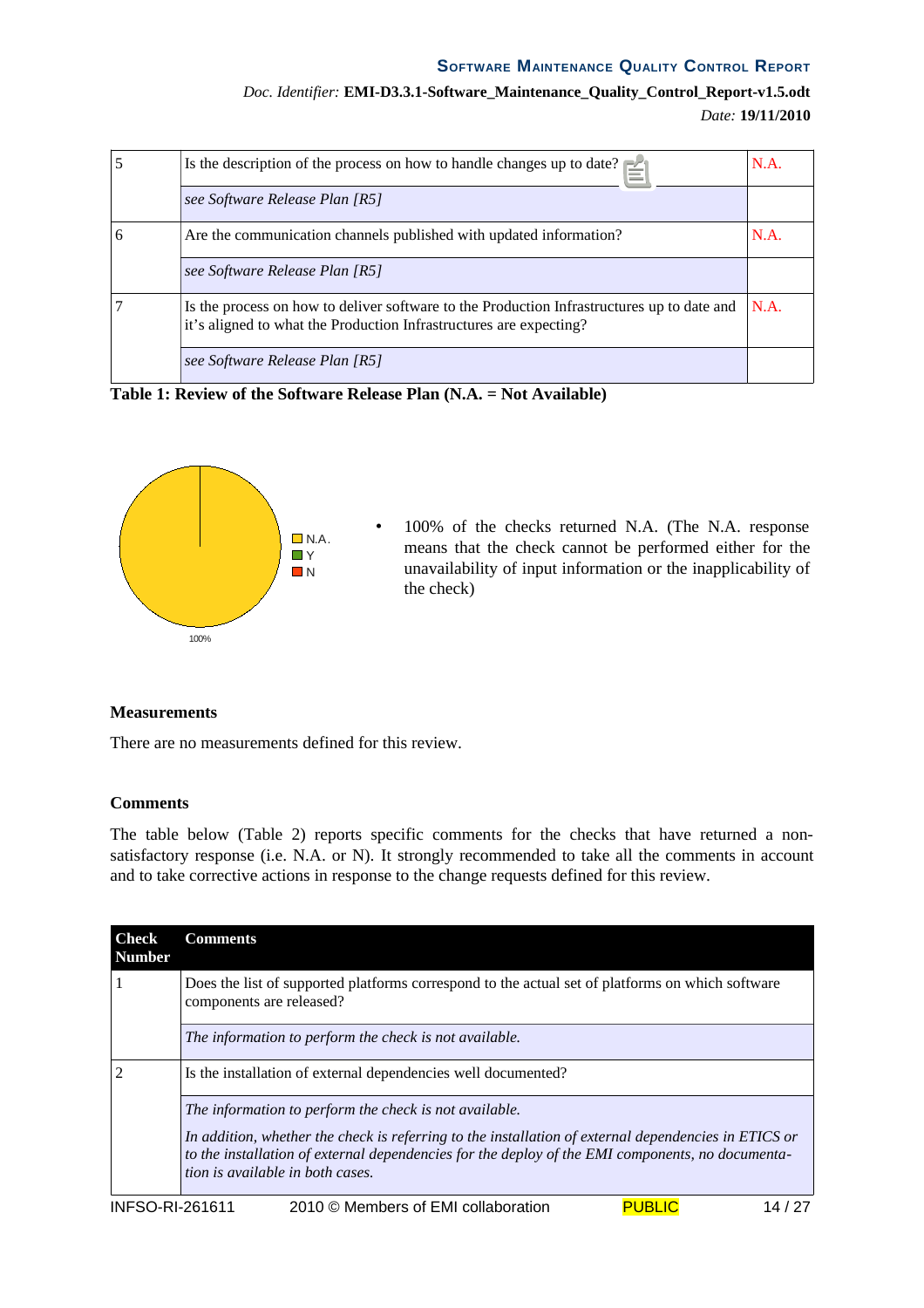# *Doc. Identifier:* **EMI-D3.3.1-Software\_Maintenance\_Quality\_Control\_Report-v1.5.odt** *Date:* **19/11/2010**

|   | Are instructions to build the software up to date?                                                                                                               |  |  |  |  |  |
|---|------------------------------------------------------------------------------------------------------------------------------------------------------------------|--|--|--|--|--|
|   | The information to perform the check is not available.                                                                                                           |  |  |  |  |  |
| 4 | Is the list of supported delivery software formats up to date (source and binary packages, tarball,<br>package lists, etc)?                                      |  |  |  |  |  |
|   | The information to perform the check is not available.                                                                                                           |  |  |  |  |  |
| 5 | Is the description of the process on how to handle changes up to date?                                                                                           |  |  |  |  |  |
|   | The information to perform the check is not available.                                                                                                           |  |  |  |  |  |
| 6 | Are the communication channels published with updated information?                                                                                               |  |  |  |  |  |
|   | The information to perform the check is not available.                                                                                                           |  |  |  |  |  |
|   | Is the process on how to deliver software to the Production Infrastructures up to date and it's<br>aligned to what the Production Infrastructures are expecting? |  |  |  |  |  |
|   | The information to perform the check is not available.                                                                                                           |  |  |  |  |  |

**Table 2: Review of the Software Release Plan – Comments**

## **Validated changes**

There are no previous change requests that require to be validated for this review.

#### **Validated Deliverables**

| Name of the deliverable under evaluation | <b>Validated</b> |    |
|------------------------------------------|------------------|----|
|                                          | <b>YES</b>       | NΟ |
| Software Release Plan                    |                  |    |

The Software Release Plan cannot be validated since the related document is not available.

#### **Variations from previous report**

There are no variations from the previous review that can be reported here. The variations analysis will be performed starting from the next review when more information on review outcomes will be available.

#### **Change requests**

The changes suggested/requested for this report are:

- *speed-up the completion of the Software Release Plan;*
- *define the tolerance range of positive checks for considering the deliverable validated. It is not clear how many positive checks are needed to consider the Software Release Plan validated.*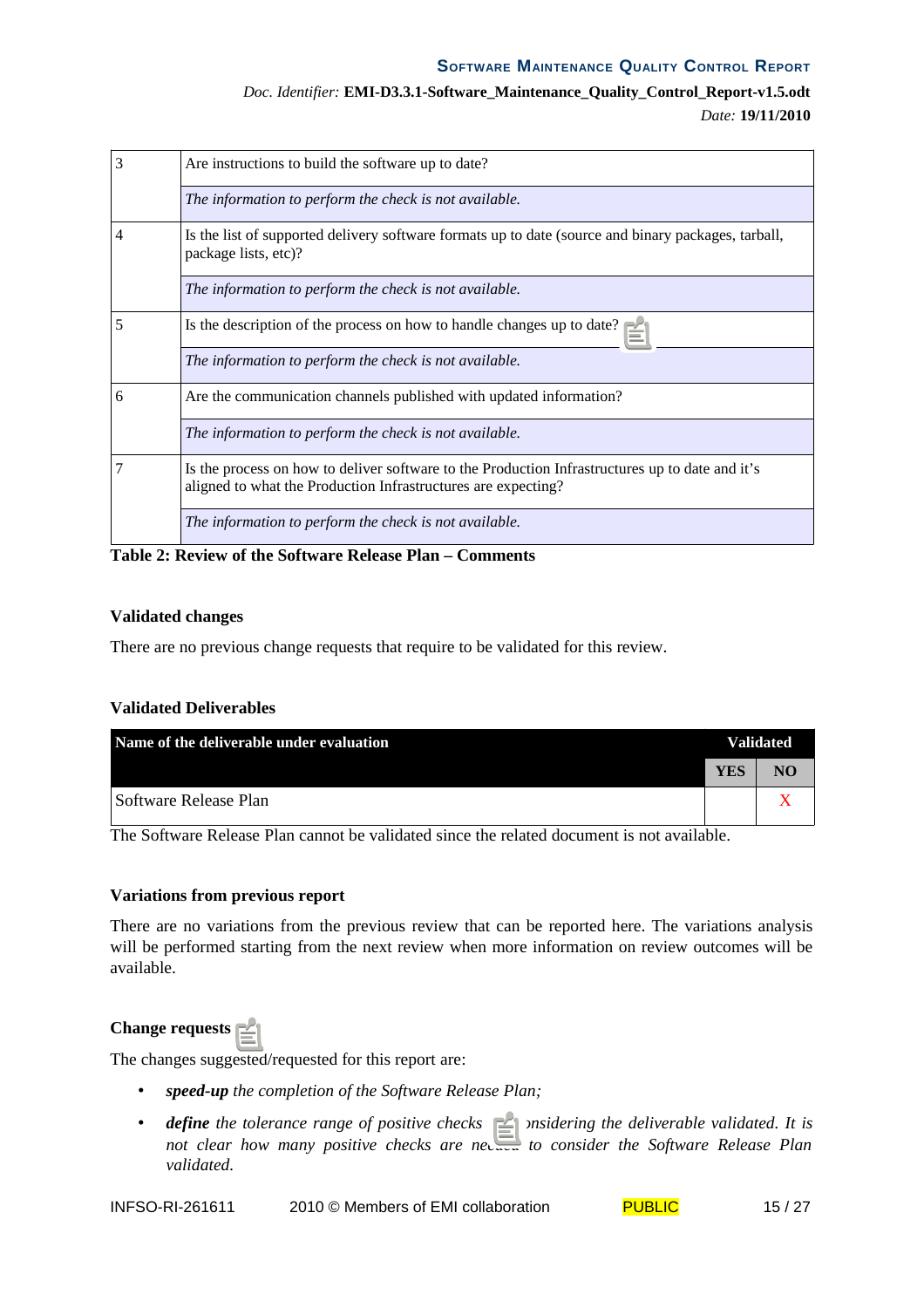The possibility of submitting change requests to the checklist structure (e.g. question text, number of questions, etcetera) will be considered later on during the project when more information on the effectiveness of the review checks should be available.

## **4.2. REVIEW THE SOFTWARE RELEASE SCHEDULE**

The *Review of the Software Release Schedule* [R19] checks that the priorities of the project are taken into account and reflected in the scheduled releases.

The *Software Release Schedule* [R15] is a document requested by the SQAP. At the time of writing, it has not been released yet. Due to its unavailability all the related checks have failed leading to a nonconformity problem.

# **4.2.1 Preamble on the EMI-0 release**

According to the DoW, the first EMI release (EMI-1) will be delivered in March 2011. The product teams are currently working on an "exercise" release designed to understand how to apply the agreed procedures, finding any problem about tools and processes and in general fine tune the EMI software engineering process before the EMI-1 release. The outcome of this exercise release, called EMI-0, is not expected to be made available to external users. Its main goal is to prepare a consistent, coherent repository of non-conflicting packages by the end of October 2010 without any specific commitment on functionality*.* For further information about the status of the EMI-0 release, please refer to [R7].

# **4.2.2 Input**

## **Checklists**

• *Checklist for the Review of the Software Release Schedule [R19].*

## **Metrics**

• *Delay on the release schedule (ID: DELAYONTHERELEASE).*

## **Approved change requests**

• *No previous approved changes defined for this review.*

## **Deliverables**

• *Software Release Schedule [R15].*

# **4.2.3 Output**

#### **Completed Checklist**

| Check<br>Number | <b>Question</b>                             |                                     |               | <b>Response</b> |  |  |  |
|-----------------|---------------------------------------------|-------------------------------------|---------------|-----------------|--|--|--|
|                 | Has the previous schedule been kept?<br>N.A |                                     |               |                 |  |  |  |
|                 |                                             | see Software Release Schedule [R1]  |               |                 |  |  |  |
| INFSO-RI-261611 |                                             | 2010 © Members of EMI collaboration | <b>PUBLIC</b> | 16 / 27         |  |  |  |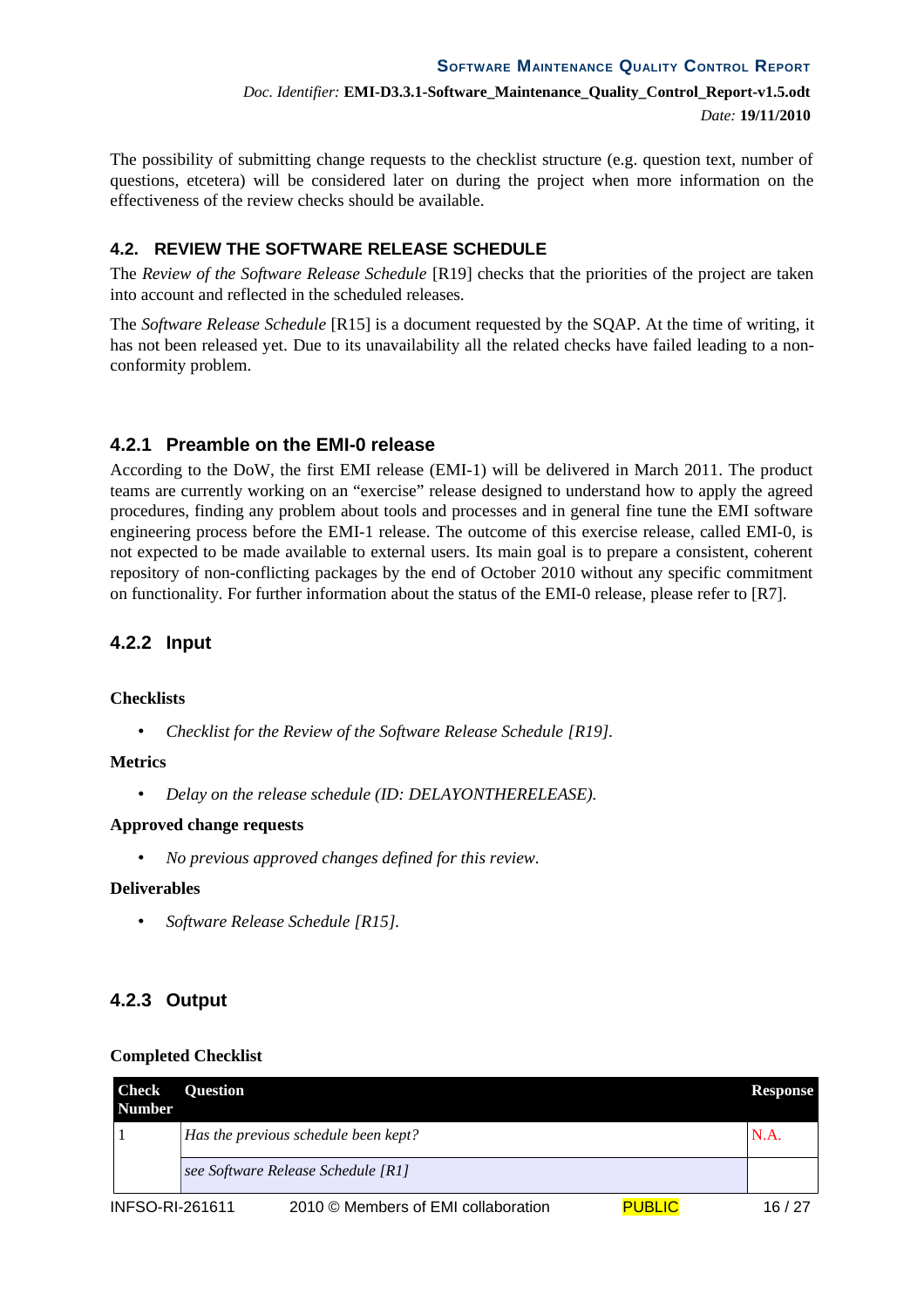# *Doc. Identifier:* **EMI-D3.3.1-Software\_Maintenance\_Quality\_Control\_Report-v1.5.odt** *Date:* **19/11/2010**

| Does the new schedule take into account what wasn't accomplished in the previous<br>schedule?      | N.A. |
|----------------------------------------------------------------------------------------------------|------|
| see Software Release Schedule [R1]                                                                 |      |
| Is the new schedule aligned to the Software Development Plan and the priorities of the<br>project? | N.A. |
| see Software Release Schedule [R1]                                                                 |      |

**Table 3: Review the Software Release Schedule**



• 100% of the checks returned N.A. (The N.A. response means that the check cannot be performed either for the unavailability of input information or the inapplicability of the check)

## **Measurements**

In the following, the metrics list defined for this review is reported.

| ID                          | <b>DELAYONTHERELEASE</b>                                                                                                                                                                                                                                                                                                                                                                                                                                                                       |
|-----------------------------|------------------------------------------------------------------------------------------------------------------------------------------------------------------------------------------------------------------------------------------------------------------------------------------------------------------------------------------------------------------------------------------------------------------------------------------------------------------------------------------------|
| <b>Name</b>                 | Delay on the release schedule                                                                                                                                                                                                                                                                                                                                                                                                                                                                  |
| <b>Description</b>          | This metric could be provided as a histogram showing the delay time (in days) for each re-<br>lease, weighted using the release time                                                                                                                                                                                                                                                                                                                                                           |
| Unit                        | (release delay)/(release time) * 100                                                                                                                                                                                                                                                                                                                                                                                                                                                           |
| Measure-<br>ment            | <b>Approximately 20 days</b>                                                                                                                                                                                                                                                                                                                                                                                                                                                                   |
| Thresholds/t<br>arget value | Ideally the release deadlines should be always met, leading to 0 delays for each<br>release. Proper thresholds have to be defined. The trend of the delays over time could<br>provide useful hints for process optimization.                                                                                                                                                                                                                                                                   |
| <b>Comment</b>              | According to the EMI DoW, the first EMI release will be made available at the end of<br>March 2011 and thus no measurements can be collected for this metric. However, a<br>preliminary release, called EMI-0, has be scheduled for the end of October 2010 but<br>at the time of writing it has not been released yet leading to a delay of <b>approximately</b><br>20 days.<br>However, the metric definition should be revisited since it is not clear how the delay<br>should be reported. |

**Table 4: Delay on the release schedule – Metric**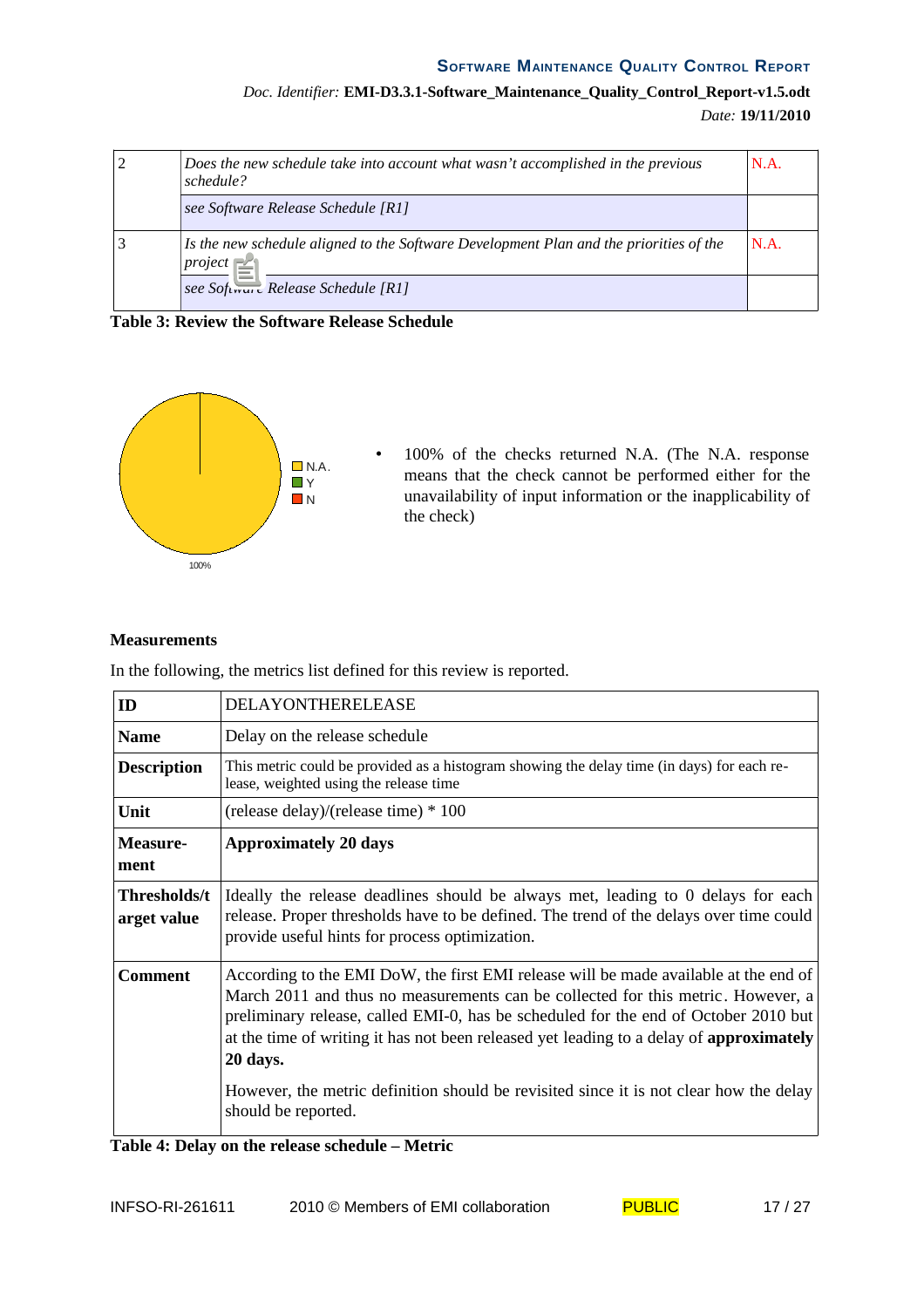## **Comments**

The table below reports specific comments on the check results.

| <b>Check</b><br><b>Number</b> | <b>Comments</b>                                                                                                                                                                                                                                                                                                                                                                                                                                                                                                                                                                                                                                                                                                                                                                                                                                                                             |  |  |  |  |  |  |
|-------------------------------|---------------------------------------------------------------------------------------------------------------------------------------------------------------------------------------------------------------------------------------------------------------------------------------------------------------------------------------------------------------------------------------------------------------------------------------------------------------------------------------------------------------------------------------------------------------------------------------------------------------------------------------------------------------------------------------------------------------------------------------------------------------------------------------------------------------------------------------------------------------------------------------------|--|--|--|--|--|--|
| 1                             | Has the previous schedule been kept?                                                                                                                                                                                                                                                                                                                                                                                                                                                                                                                                                                                                                                                                                                                                                                                                                                                        |  |  |  |  |  |  |
|                               | Since the Software Release Schedule has not been released yet, this check cannot be<br>performed. The information that is necessary to make the comparison is not available.                                                                                                                                                                                                                                                                                                                                                                                                                                                                                                                                                                                                                                                                                                                |  |  |  |  |  |  |
| 2                             | Does the new schedule take into account what wasn't accomplished in the previous schedule?                                                                                                                                                                                                                                                                                                                                                                                                                                                                                                                                                                                                                                                                                                                                                                                                  |  |  |  |  |  |  |
|                               | Since the Software Release Schedule has not been released yet, this check cannot be<br>performed. However, it is not clear how changes or modifications across different releases<br>are tracked. For instance it is not clear how to verify that what was not accomplished in<br>previous releases has been included in the release under review. The adoption of a change<br>tracking system is strongly encouraged.                                                                                                                                                                                                                                                                                                                                                                                                                                                                      |  |  |  |  |  |  |
| 3                             | Is the new schedule aligned to the Software Development Plan and the priorities of the project?                                                                                                                                                                                                                                                                                                                                                                                                                                                                                                                                                                                                                                                                                                                                                                                             |  |  |  |  |  |  |
|                               | Since the Software Release Schedule has not been released yet, this check cannot be<br>performed. Although it is out of scope of this review, it is useful to report that in the<br>Technical Development Plan [R6] and in the various its sub plans, there is no evidence of<br>the development road-map. GANTT charts or progress tables will certainly help the<br>Quality Control activity in elaborating more accurate review. At the moment only sparse<br>pieces of information, scattered among various paragraphs, are available. In some cases<br>the reported information is too vague (i.e. expression like "during the first year") making<br>the execution of check difficult to perform. Moreover, even when deadlines are mentioned,<br>there is no reference to any official document that might consent the $QC$ to verify that<br><i>those deadlines are met or not.</i> |  |  |  |  |  |  |

**Table 5: Review the Software Release Schedule - Comment**

#### **Validated changes**

There are no previous change requests that require to be validated for this review.

### **Validated Deliverables**

| Name of the deliverable under evaluation | <b>Validated</b> |    |
|------------------------------------------|------------------|----|
|                                          | <b>YES</b>       | NO |
| Software Release Schedule                |                  |    |

The Software Release Schedule cannot be validated since the related document is not available.

#### **Variations from previous review**

There are no variations to report from the previous review.

#### **Change requests**

INFSO-RI-261611 2010 © Members of EMI collaboration PUBLIC 18 / 27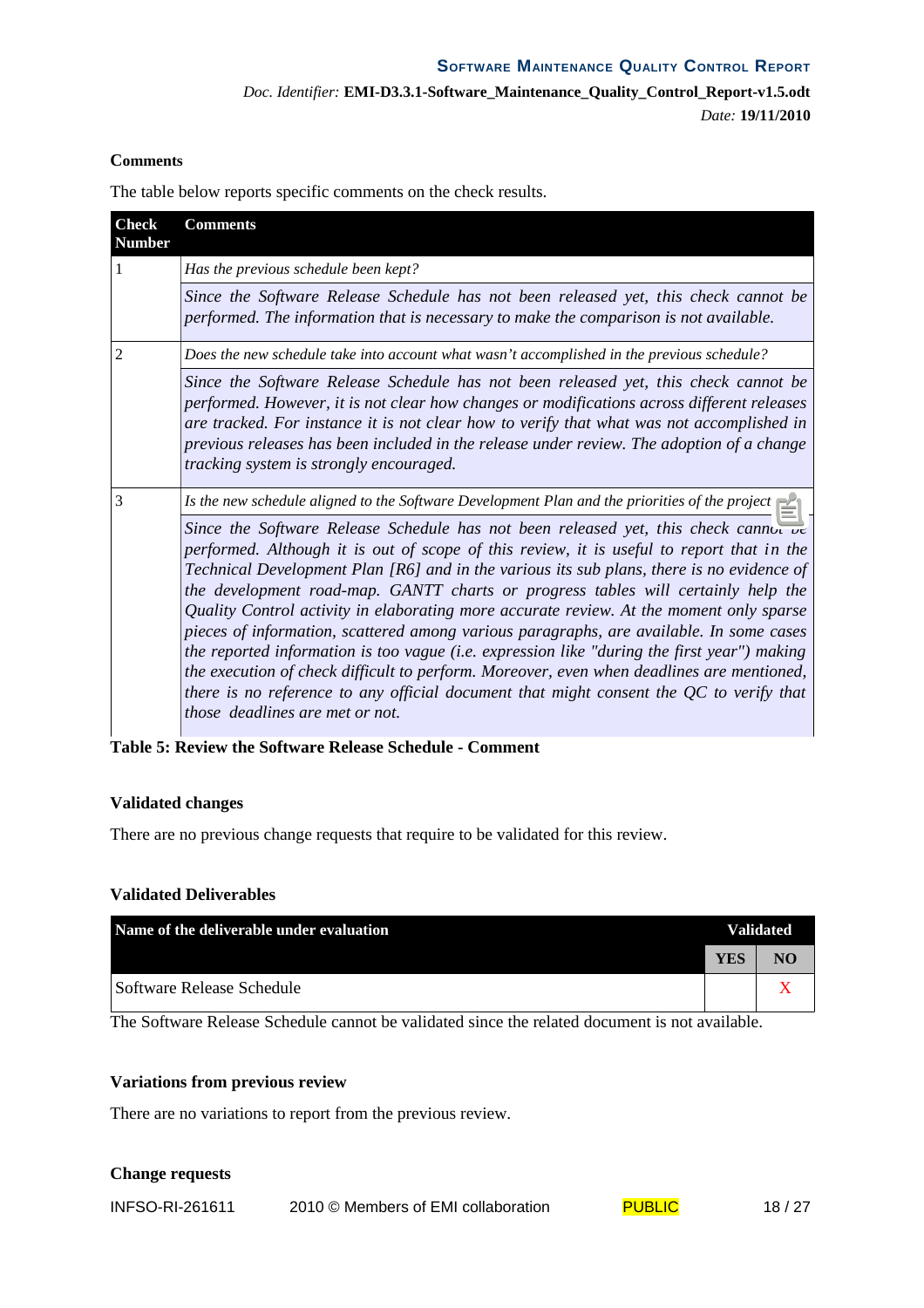The changes suggested/requested for this report are:

- *speed-up the completion of the Software Release Schedule;*
- *define* the tolerance range of positive checks for considering the deliverable validated. It is *not clear how many positive checks are needed to consider the Software Release Plan validated.*

## **4.3. REVIEW THE SOFTWARE MAINTENANCE AND SUPPORT PLAN**

The Review of the Software Maintenance and Support Plan [R19] checks that the plan is up to date and describes the actual maintenance and support processes and that the SLAs are respected.

The Software Maintenance and Support Plan is accessible at [R5].

## **4.3.1 Input**

#### **Checklists**

• *Checklist for the Review the Software Maintenance and Support Plan [R19].*

#### **Metrics**

- *Total user incidents per user month (ID: TOTALUSERINCIDENTS)*
- *Training and support incident per user month. (ID: TRAININGSUPPORTINCIDENTS)*
- *Average time to deal with an incident at the 3rd level of user support (ID: AVERAGETIMEFORUSERINCIDENTS)*

#### **Approved change requests**

• *No previous approved changes defined for this review.*

#### **Deliverables**

• *Software Maintenance and Support Plan [R5]*

#### **Completed Checklist**

| <b>Check</b><br><b>Number</b> | <b>Question</b>                                                                            | $Re-$<br>sponse |
|-------------------------------|--------------------------------------------------------------------------------------------|-----------------|
|                               | Is the process on how to handle incidents reported by EMI users using GGUS up<br>to date?  |                 |
|                               | see Software Maintenance and Support Plan [R5]                                             |                 |
|                               | Is the process on how to handle requests coming from EMI users or other PTs up<br>to date? |                 |
|                               | see Software Maintenance and Support Plan [R5]                                             |                 |
|                               | Is the process on how to handle problems up to date?                                       | Y               |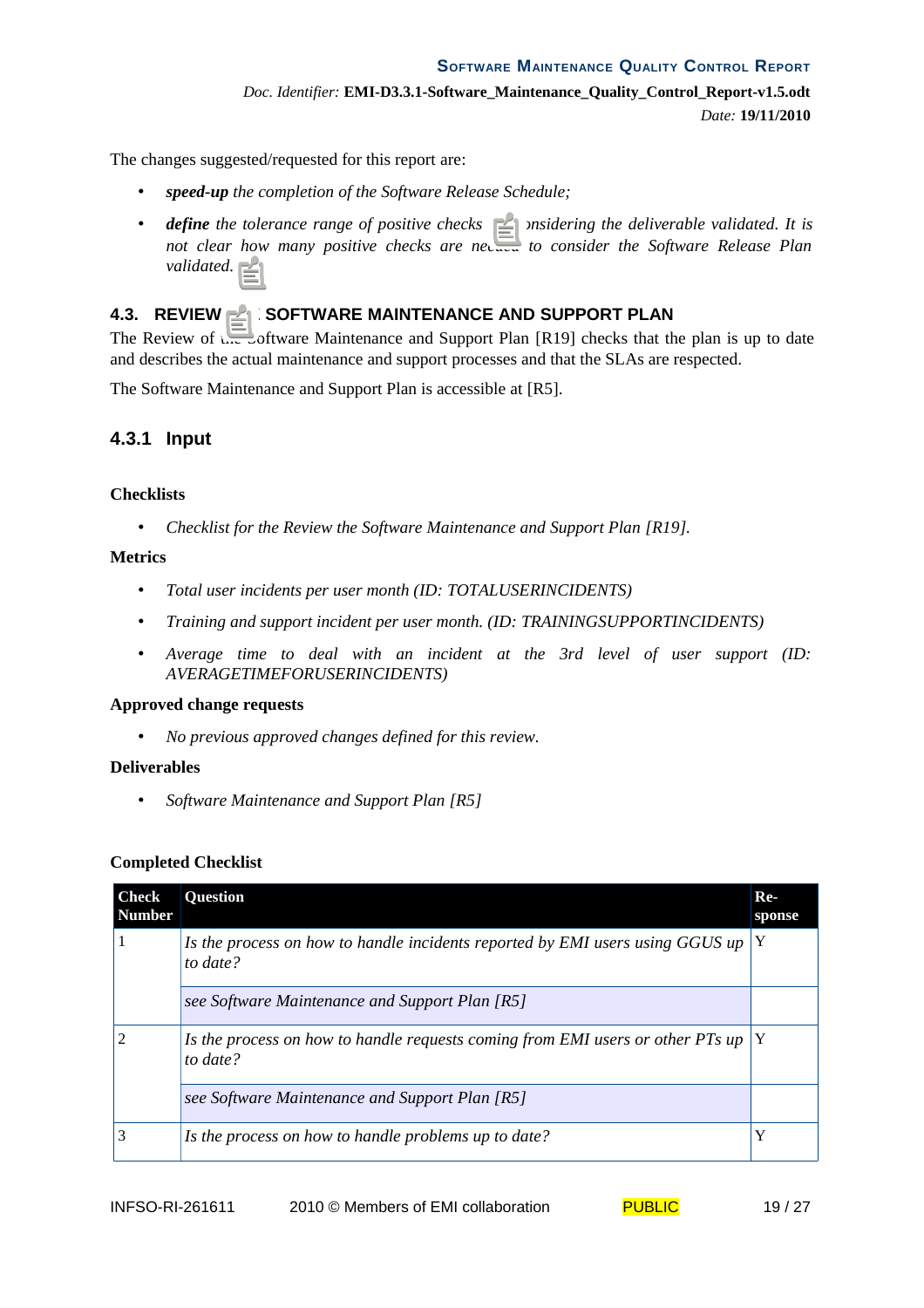# *Doc. Identifier:* **EMI-D3.3.1-Software\_Maintenance\_Quality\_Control\_Report-v1.5.odt** *Date:* **19/11/2010**

| see Software Maintenance and Support Plan [R5] |  |
|------------------------------------------------|--|
|                                                |  |

# **Table 6: Review the Software Maintenance and Support Plan**



#### **Measurements**

| ID                     | <b>TOTALUSERINCIDENTS</b>         |                                                                                                                                                                                                                                 |                                     |                                 |          |    |                                             |              |                            |                                     |   |                                                                         |         |
|------------------------|-----------------------------------|---------------------------------------------------------------------------------------------------------------------------------------------------------------------------------------------------------------------------------|-------------------------------------|---------------------------------|----------|----|---------------------------------------------|--------------|----------------------------|-------------------------------------|---|-------------------------------------------------------------------------|---------|
| <b>Name</b>            |                                   | Total user incidents per user month                                                                                                                                                                                             |                                     |                                 |          |    |                                             |              |                            |                                     |   |                                                                         |         |
| <b>Description</b>     |                                   | This metric covers defects not only in the software but also in the documentation,<br>training and user support processes, per user month. User month means the number of<br>users (in our case, deployed services?) per month. |                                     |                                 |          |    |                                             |              |                            |                                     |   |                                                                         |         |
| Unit                   |                                   |                                                                                                                                                                                                                                 |                                     | GGUS tickets per user per month |          |    |                                             |              |                            |                                     |   |                                                                         |         |
| <b>Measuremen</b><br>t | 40                                | 41                                                                                                                                                                                                                              |                                     |                                 |          |    |                                             |              |                            |                                     |   |                                                                         |         |
|                        | 35                                |                                                                                                                                                                                                                                 |                                     |                                 |          |    |                                             |              |                            |                                     |   |                                                                         |         |
|                        | 30                                |                                                                                                                                                                                                                                 |                                     |                                 |          | 28 |                                             |              |                            |                                     |   |                                                                         |         |
|                        | 25                                |                                                                                                                                                                                                                                 |                                     |                                 |          |    |                                             |              |                            |                                     |   |                                                                         |         |
|                        | 20                                |                                                                                                                                                                                                                                 |                                     |                                 |          |    |                                             |              |                            |                                     |   |                                                                         |         |
|                        | 15                                |                                                                                                                                                                                                                                 |                                     |                                 |          |    |                                             |              |                            |                                     |   |                                                                         |         |
|                        | 10                                |                                                                                                                                                                                                                                 |                                     | 11                              |          |    | 8                                           | 10           |                            | 8                                   | 7 |                                                                         |         |
|                        | number of tickets<br>⇔          ∞ |                                                                                                                                                                                                                                 | 2                                   | 1                               | 5<br>З   |    |                                             |              | 3                          | 2                                   |   |                                                                         | 2       |
|                        |                                   | <b>APEL</b>                                                                                                                                                                                                                     | <b>DGAS</b><br>CREAMBLAT<br>RROUS   | PPM                             | 笠<br>517 |    | Information SystemIck<br>$F_{\overline{D}}$ | <b>StoRM</b> | SWON,<br><b>VOMS-Admin</b> | glite Security<br>Execte Developers |   | Lice utili<br>guite Yaim Co <sup>re</sup><br>Lice Vaim Co <sup>re</sup> |         |
| INFSO-RI-261611        |                                   |                                                                                                                                                                                                                                 | 2010 © Members of EMI collaboration |                                 |          |    |                                             |              |                            | <b>PUBLIC</b>                       |   |                                                                         | 20 / 27 |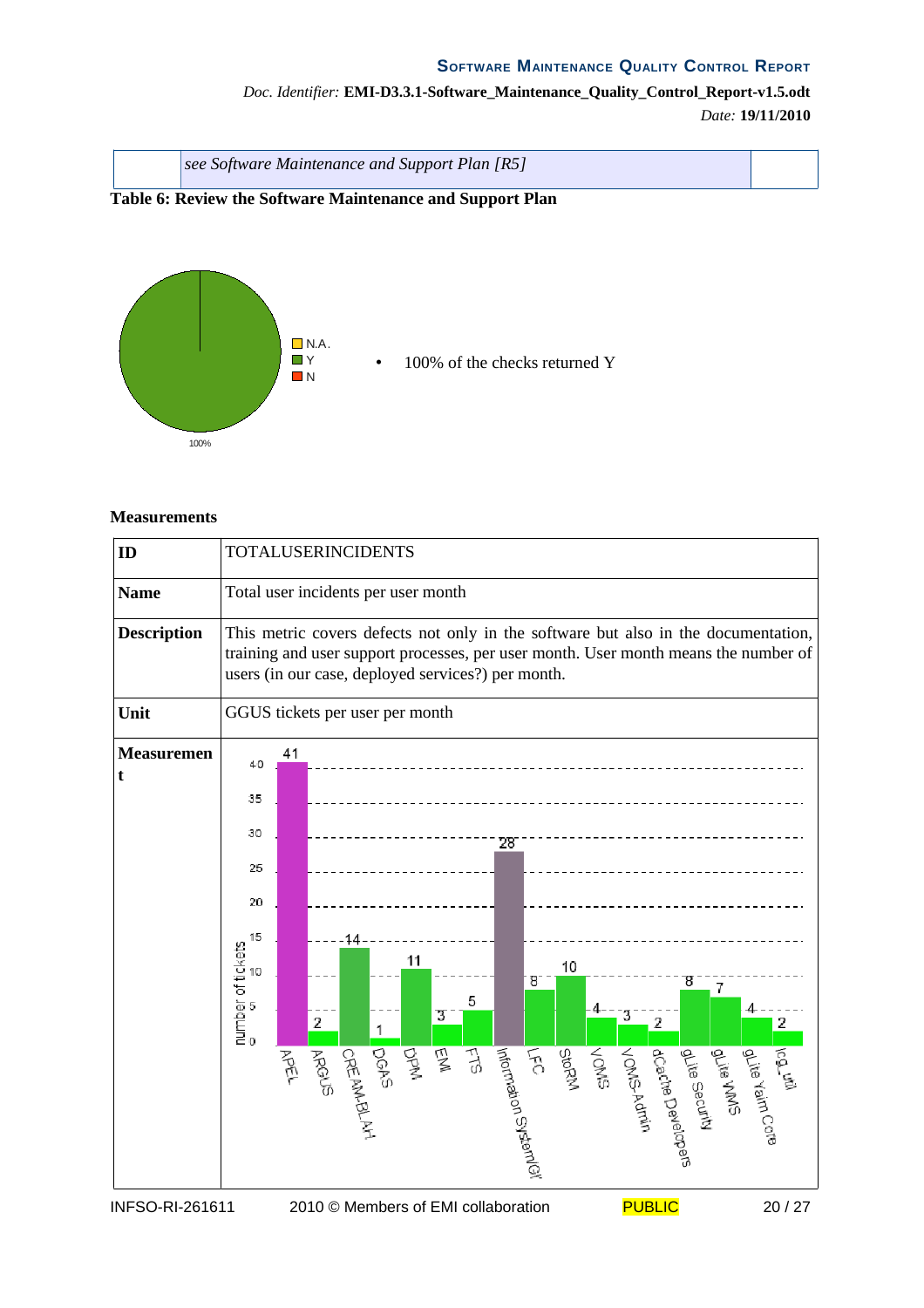# *Doc. Identifier:* **EMI-D3.3.1-Software\_Maintenance\_Quality\_Control\_Report-v1.5.odt** *Date:* **19/11/2010**

|                             | The chart reports the number of incidents submitted during the first six months of<br>project activity.                                                 |
|-----------------------------|---------------------------------------------------------------------------------------------------------------------------------------------------------|
| Thresholds/t<br>arget value | It is difficult to state a threshold valid for all the product teams, in general a<br>decreasing trend would show positive results.                     |
| <b>Comment</b>              | The measurement collected for this metric reports the number of incidents submitted<br>to GGUS for all EMI Support Units from May 2010 to October 2010. |

## **Table 7: Total user incidents per user month**

| ID                          | <b>TRAININGSUPPORTINCIDENTS</b>                                                                                                                                                                                                                                                                                                                                                                                                                                     |
|-----------------------------|---------------------------------------------------------------------------------------------------------------------------------------------------------------------------------------------------------------------------------------------------------------------------------------------------------------------------------------------------------------------------------------------------------------------------------------------------------------------|
| <b>Name</b>                 | Training and support incident per user month.                                                                                                                                                                                                                                                                                                                                                                                                                       |
| <b>Description</b>          | This metric covers defects in the training and user support processes, per user month.<br>User month means the number of users (deployed services?) per month. The training<br>and support defects can be derived by subtracting the tickets in status unsolved (ticket<br>that generated a bug) from the total number of opened tickets. It relies on proper bug<br>opening from GGUS tickets, especially for what concerns ambiguous or missing<br>documentation. |
| Unit                        | Incident per user month                                                                                                                                                                                                                                                                                                                                                                                                                                             |
| <b>Measuremen</b>           | N/A                                                                                                                                                                                                                                                                                                                                                                                                                                                                 |
| Thresholds/t<br>arget value | Decreasing trend.                                                                                                                                                                                                                                                                                                                                                                                                                                                   |
| <b>Comment</b>              | At the moment this metric definition has to be updated cause there not exists a ticket<br>category to specify training and support incidents. New development in GGUS is<br>required to calculate this metric.                                                                                                                                                                                                                                                      |

# **Table 8: Training and support incident per user month – Metric**

|                    | AVERAGETIMEFORUSERINCIDENTS                                                                                                                                                                                                                                |
|--------------------|------------------------------------------------------------------------------------------------------------------------------------------------------------------------------------------------------------------------------------------------------------|
| <b>Name</b>        | Average time to deal with an incident at the 3rd level of user support                                                                                                                                                                                     |
| <b>Description</b> | This metric wants to measure the effectiveness of a product team to provide 3rd level<br>user support. The time is measured from the time the ticket reaches a PT's 3rd level<br>support and the time the ticket is moved to the status solved or unsolved |
| Unit               | Days                                                                                                                                                                                                                                                       |

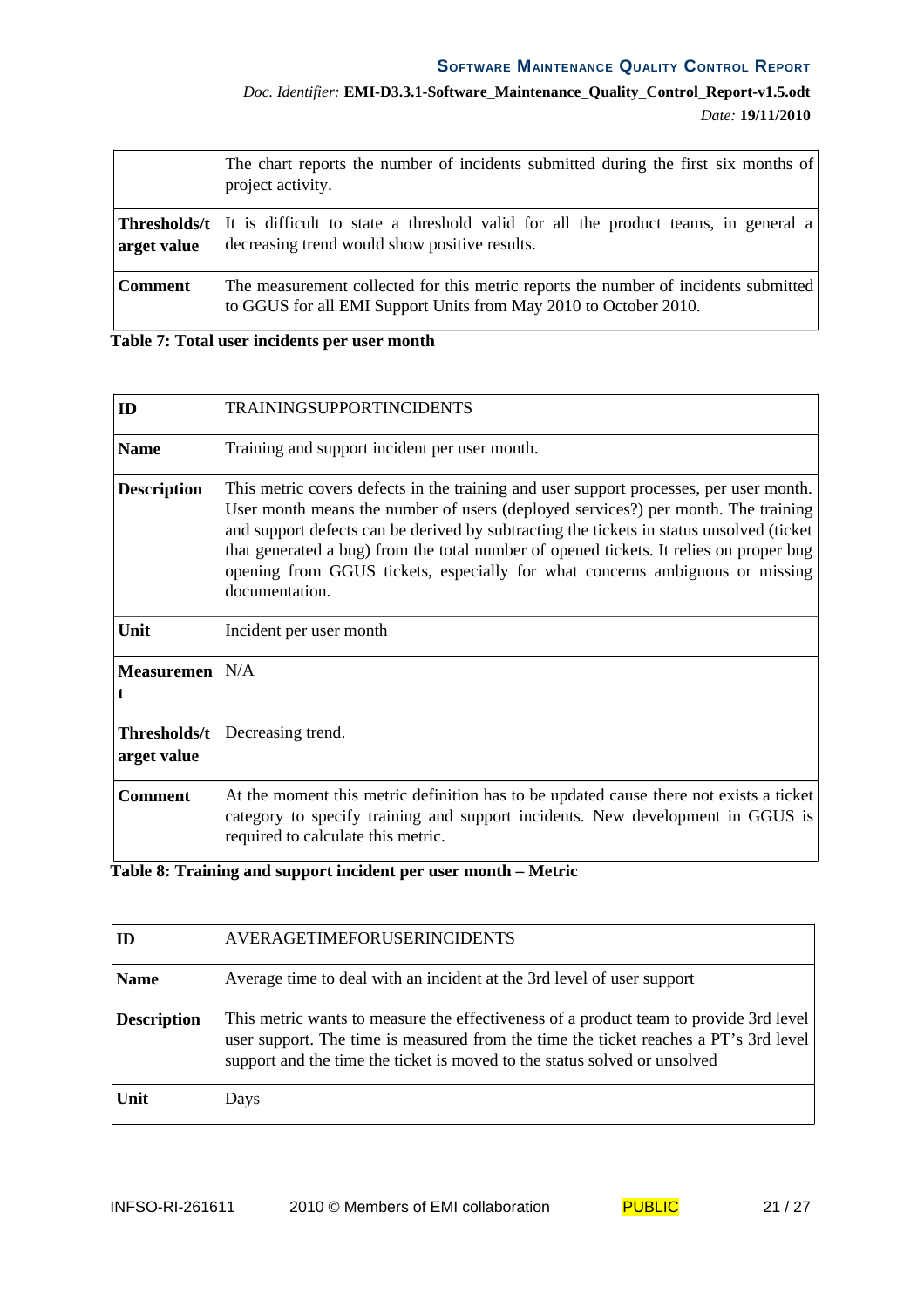

*Doc. Identifier:* **EMI-D3.3.1-Software\_Maintenance\_Quality\_Control\_Report-v1.5.odt** *Date:* **19/11/2010**

**Table 9:Average time to deal with an incident at the 3rd level of user support - Metric**

## **Comments**

The outcome of this report partly complies with the quality standards set out for the Software Maintenance and Support plan. Real measurements for the quality metrics were collected and the

INFSO-RI-261611 2010 © Members of EMI collaboration PUBLIC 22 / 27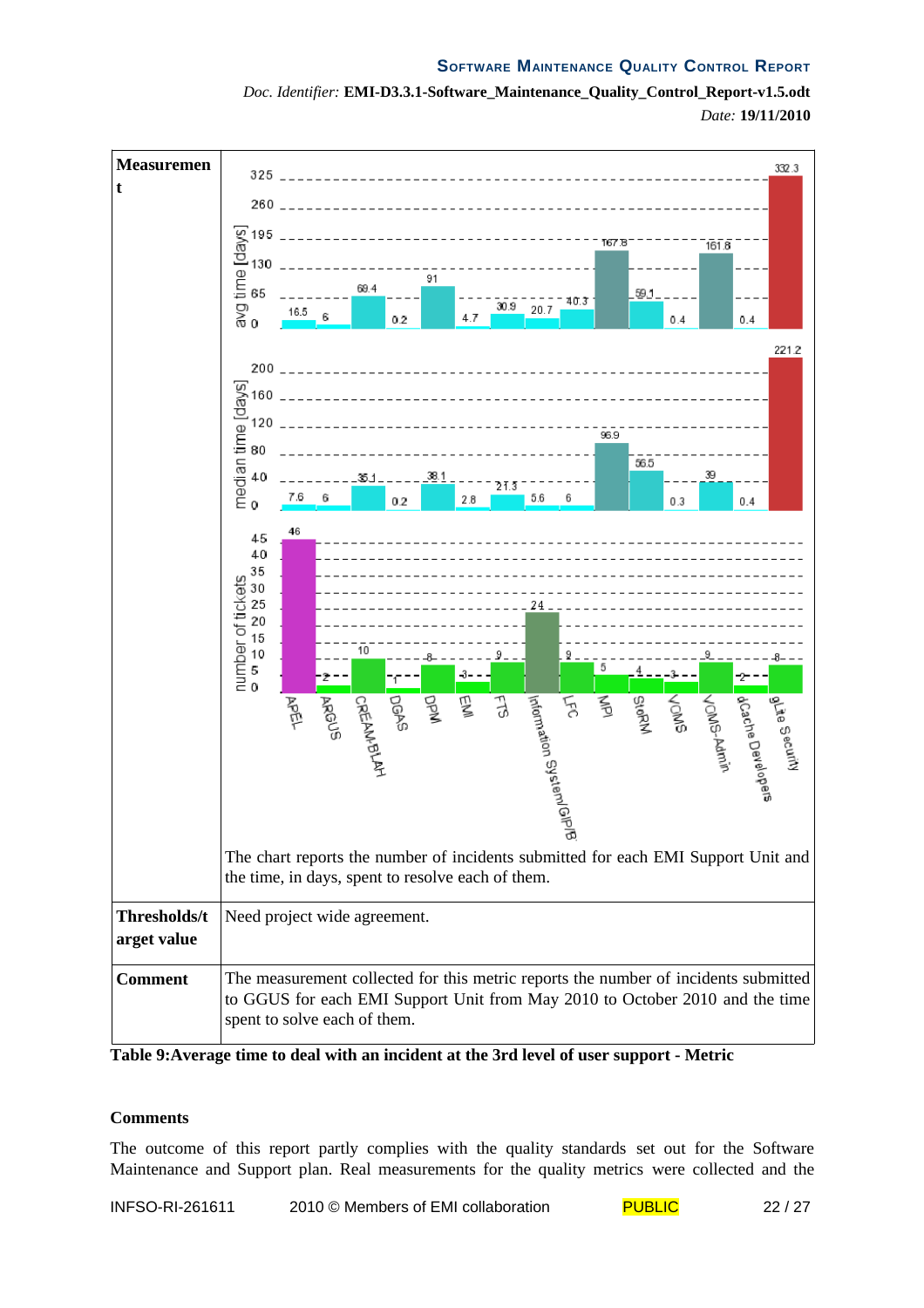outcomes are available in table. Some adjustments to the GGUS interface are still under development especially for calculating the training and support incidents per user month..

Besides the comments reported above, it is important to report that there exists an overlap in quality indicators definition that needs to be addressed to avoid conflicts or reworks. The quality metrics set out for this review and the KPIs [R5] (namely **KSA1.1 and KSA1.2**) defined at the project level might potentially generate the same results leading to overlaps or crossings . To reduce the risk of conflicts, the definition of the two indicators should be revised according to project's priorities and the task for the evaluation of their results concentrated in one single control.

## **Validated changes**

There are no previous change requests that require to be verified for this review.

## **Validated Deliverables**

| Name of the deliverable under evaluation |     | <b>Validated</b> |  |
|------------------------------------------|-----|------------------|--|
|                                          | YES | NO               |  |
| Software Maintenance and Support Plan    |     |                  |  |

## **Variations from the previous review**

There are no variations to report from the previous review.

#### **Change requests**

The changes suggested/requested for this review are:

- *define* the tolerance range of positive checks for considering the deliverable validated. It is *not clear how many positive checks are needed to consider the Software Maintenance and Support Plan validated;*
- *define the metric thresholds for considering the deliverable validated;*
- *consider to aggregate the quality metrics defined for this review with the project KPIs (KSA1.1 and KSA1.2).*

## **4.4. SECURITY ASSESSMENTS**

The Review of the Security Assessment should check that the different stages described in the First Principles Vulnerability Assessment (FPVA) approach are being followed. FPVA is a primarily analyst-centric (manual) approach to assessment whose aim is to focus the analyst's attention on the parts of the software system and its resources that are mostly likely to contain vulnerabilities. FPVA is designed to find new threats to a system. It's not dependent on a list of known threats.

At the time of this quality control, the Security Assessment Plan has not been completed and released yet. Its unavailability has caused all related quality checks defined for it to fail culminating in the issuing of a non-conformity problem. Nevertheless the assessment of some EMI components (i.e. Argus and gLExec) has already started and the first outcomes are expected to be released in the next weeks.

| INFSO-RI-261611 | 2010 © Members of EMI collaboration | <b>PUBLIC</b> | 23/27 |
|-----------------|-------------------------------------|---------------|-------|
|-----------------|-------------------------------------|---------------|-------|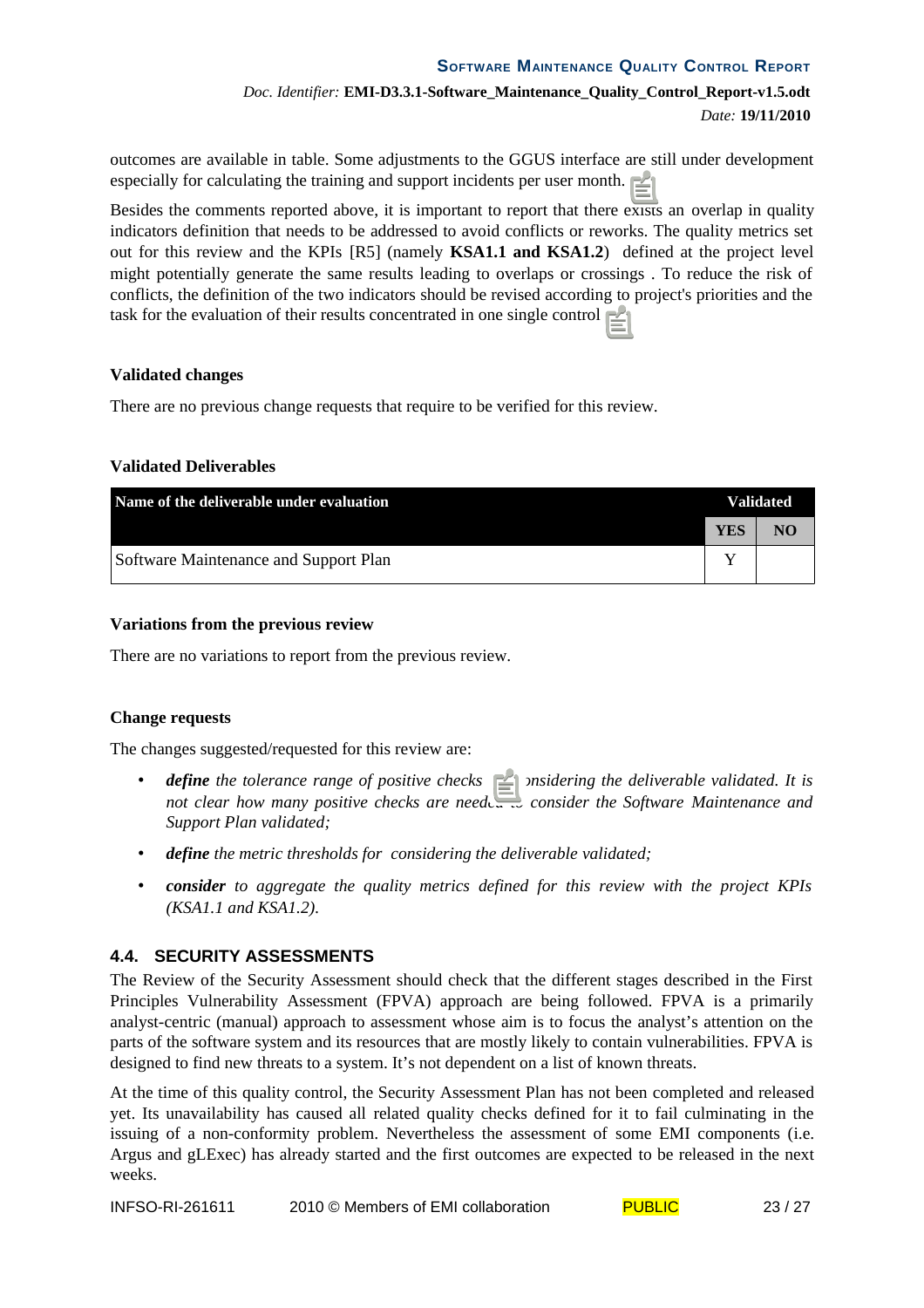*Doc. Identifier:* **EMI-D3.3.1-Software\_Maintenance\_Quality\_Control\_Report-v1.5.odt** *Date:* **19/11/2010**

# **4.4.1 Input**

## **Quality Checklists**

• *Checklist for the Review of the Security Assessment [R20].*

## **Quality Metrics**

• *No metrics defined for this review.*

## **Approved change requests**

• *No previous approved changes defined for this review.*

#### **Deliverables**

• *Security Assessment Plan [R15].*

# **4.4.2 Output**

## **Completed Checklist**

| <b>Check</b><br><b>Number</b> | <b>Question</b>                                                                                                                                                                            | <b>Response</b> |
|-------------------------------|--------------------------------------------------------------------------------------------------------------------------------------------------------------------------------------------|-----------------|
| 1                             | The Architectural Analysis has been carried out and the output contains a $N.A$ .<br>diagram describing the interactions among components and end users.                                   |                 |
| $\overline{2}$                | The Resource Identification has been carried out and the output contains the $N.A$ .<br>resource descriptions.                                                                             |                 |
| 3                             | The Trust and Privilege Analysis has been carried out and the output contains the $ N.A.$<br>trust levels and the delegation information for all the components and their<br>interactions. |                 |
| 4                             | The Component Evaluation has been carried out and the output contains N.A.<br>identified vulnerabilities and their suggested fixes.                                                        |                 |
| 5                             | The Dissemination of Results has been carried out.                                                                                                                                         | N.A.            |

**Table 10: Review of the Security Assessment Plan (N.A. = Not Available)**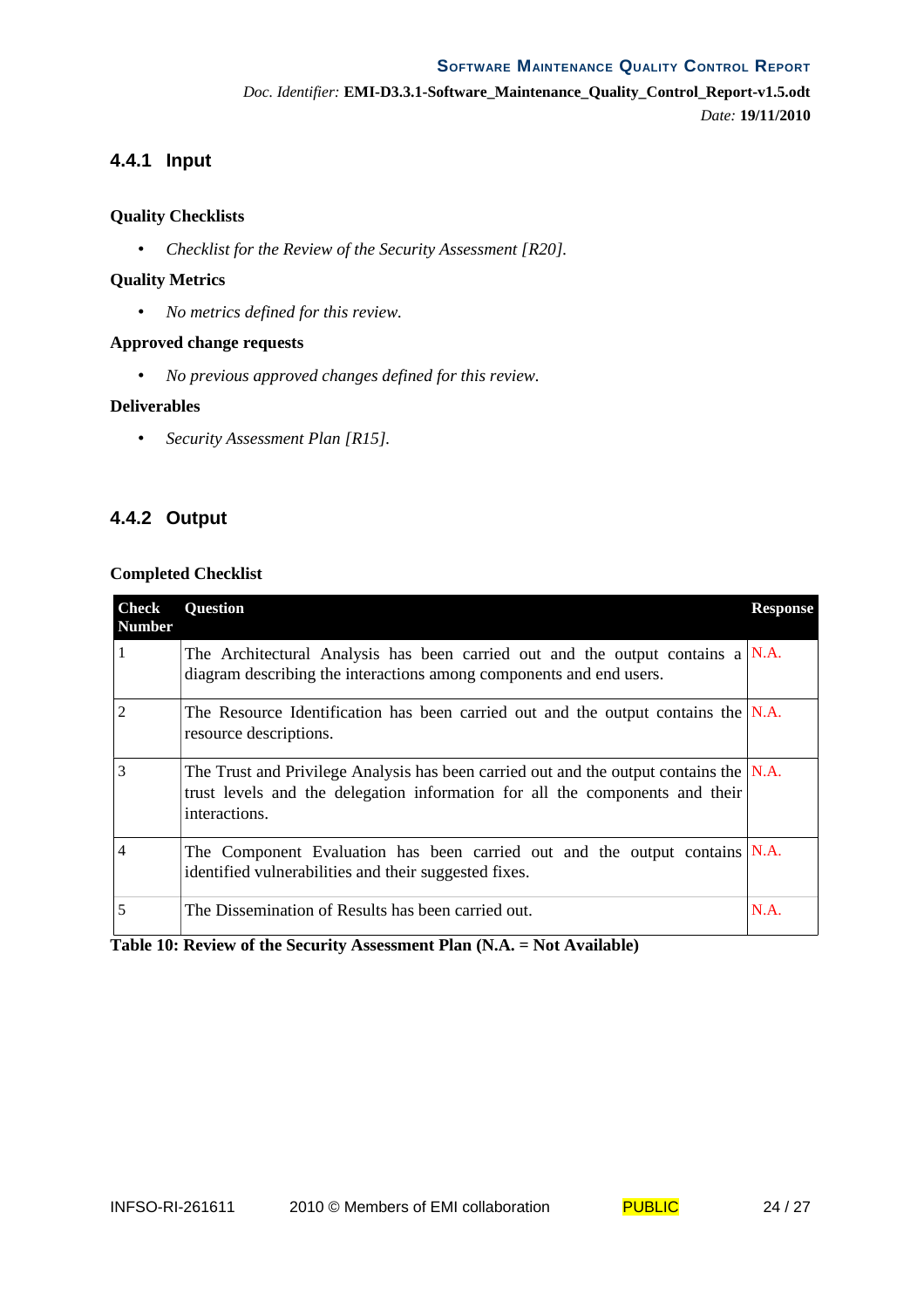# *Doc. Identifier:* **EMI-D3.3.1-Software\_Maintenance\_Quality\_Control\_Report-v1.5.odt** *Date:* **19/11/2010**



#### **Measurements**

There are no measurements for this review.

#### **Validated changes**

There are no previous change requests that require to be verified for this review.

#### **Validated Deliverables**

| Name of the deliverable under evaluation |            | <b>Validated</b> |  |
|------------------------------------------|------------|------------------|--|
|                                          | <b>YES</b> | NO               |  |
| Security Assessment Plan                 |            |                  |  |

The Security Assessment Plan cannot be validated since the related document is not available.

#### **Variations from previous report**

There are no variations from the previous review to report.

#### **Change requests**

The changes suggested/requested for this review are:

- *speed-up the completion of the Security Assessment Plan;*
- *define the tolerance range of positive checks for considering the deliverable validated. It is not clear how many positive checks are needed to consider the Security Assessment Plan validated.*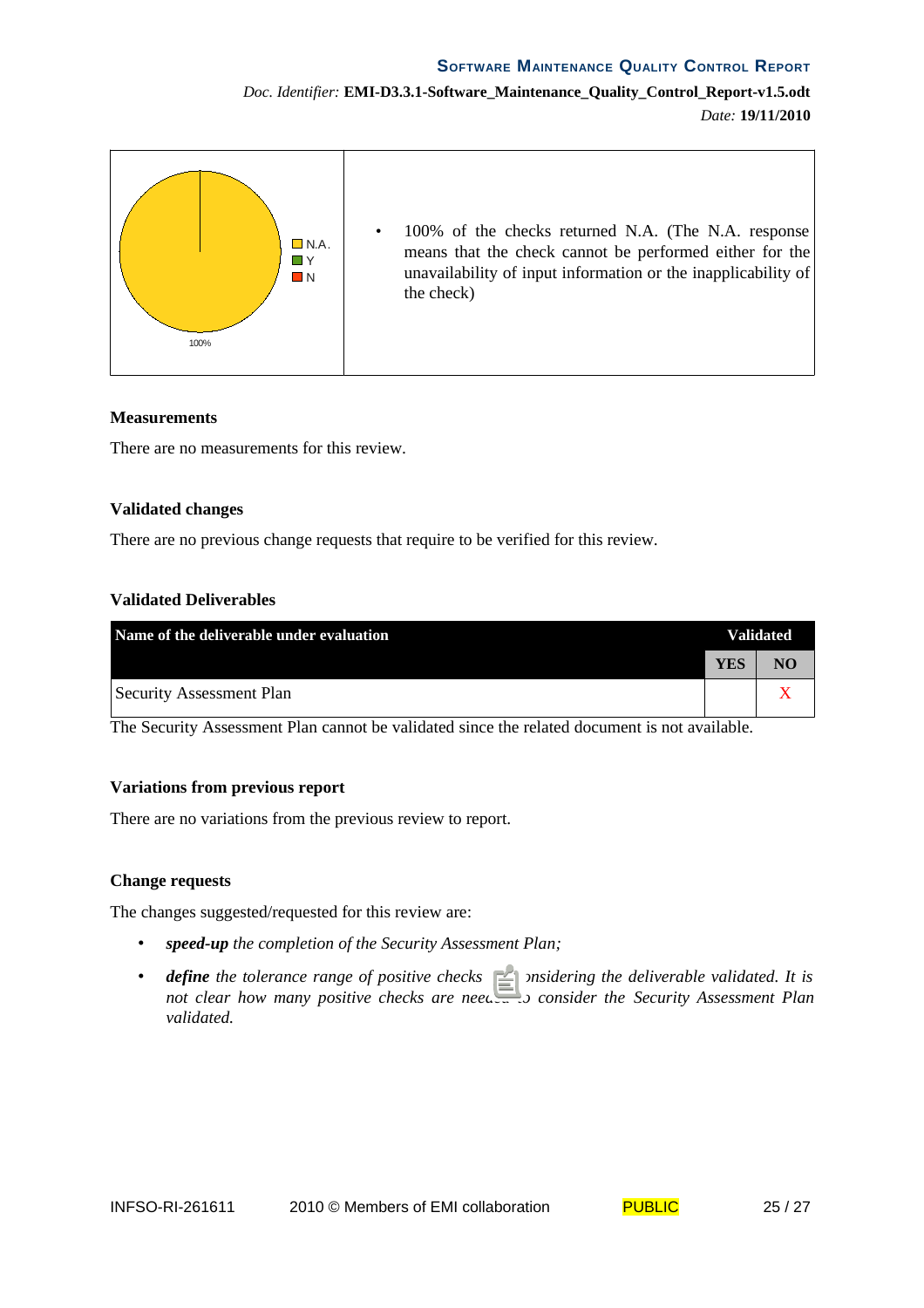# **5. REGRESSION TEST**

The Quality Control task is also concerned with the control of availability and execution of regression tests for the supported EMI components. Regression tests are useful to retest a previously tested program following modification to ensure that faults have not been introduced as a result of the changes made especially for fixing bugs. As outlined in the *Configuration and Integration guidelines* [R9], regression tests are tests that are meant to verify specific bug fixes and come with any bug reported in the bug tracker. When a new regression test is implemented, it must be documented in the *Certification report Template* [R13]. Regression tests should be performed always on a release candidate; exceptions can be done for the release of urgent bug fixes and special occasions agreed within the EMT.

# **5.1.1 General comments**

Although no regression tests have been performed yet, it might be asserted that the instructions on how to implement, execute and document new regression tests are well documented and the procedure looks consolidate. The procedure for handling regression tests is documented in the *Configuration and Integration guidelines* [R9]. At the moment no causes that may lead to unacceptable results are envisaged, but it is strongly encouraged to better clarify how the information on the execution of regression tests should be made available and using which format. The availability of a centralized repository where to maintain relevant information, would really facilitate the QC's work and reduce the possibility of errors. Also consider to extend the *Software Verification and Validation Template* [R13] adding a specific section where details on regression tests can be reported.